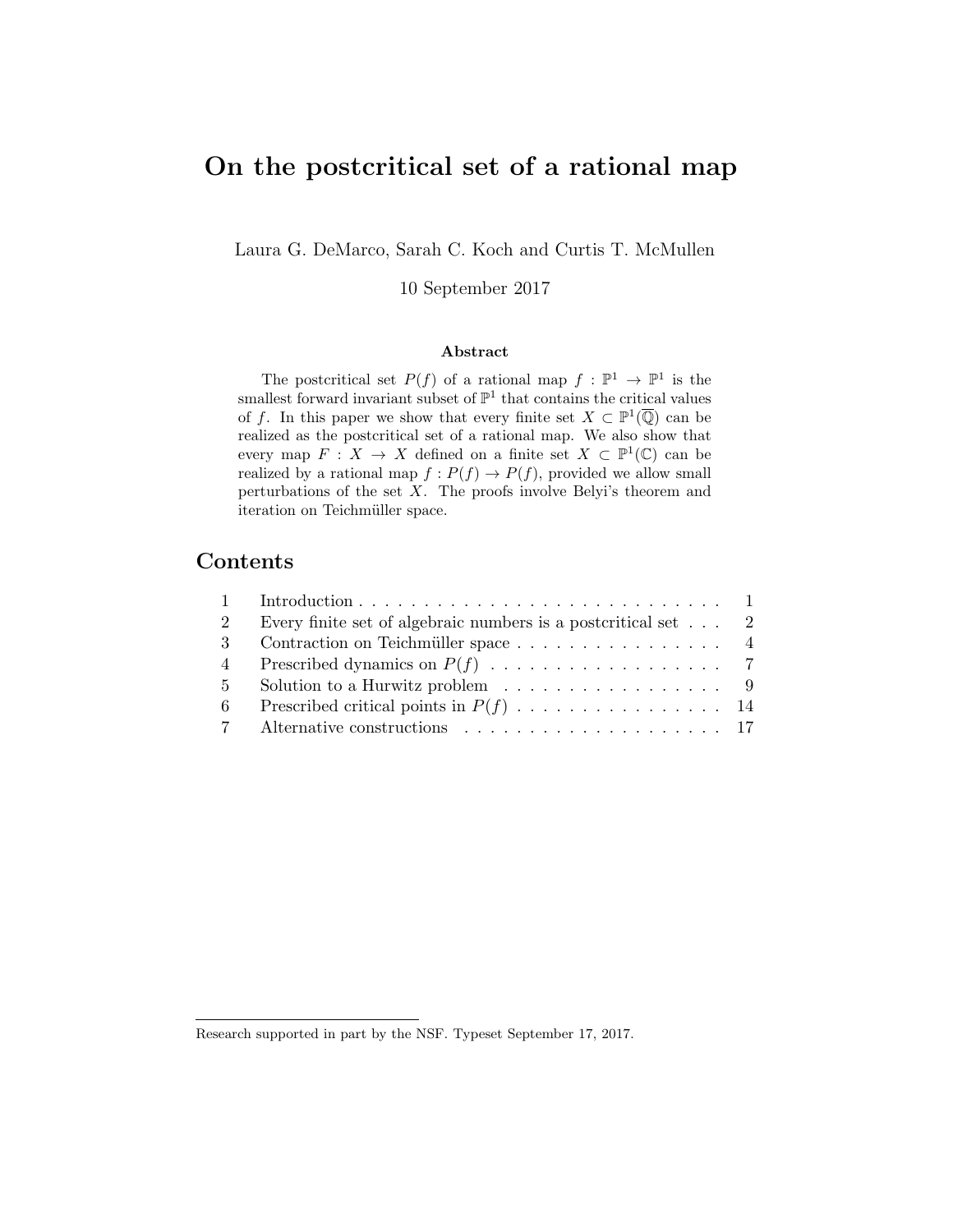### 1 Introduction

Let  $f: \mathbb{P}^1 \to \mathbb{P}^1$  be a rational map on the Riemann sphere  $\mathbb{P}^1 = \mathbb{P}^1(\mathbb{C})$  of degree  $d \geq 2$ . Let  $C(f) \subset \mathbb{P}^1$  denote the set of critical points of f, and let  $V(f)$  denote the set of critical values. The *postcritical set* of f is defined by

$$
P(f) = \bigcup_{n \geq 0} f^n(V(f)).
$$

A rational map is *postcritically finite* if  $|P(f)| < \infty$ . Most postcritically finite rational maps are *rigid*, in the sense defined in  $\S2$ ; for example, f is rigid if  $|P(f)| > 4$ . When f is rigid, it is conformally conjugate to a rational map g defined over the algebraic closure of  $\mathbb{Q}$ , in which case we have  $P(g) \subset \mathbb{P}^1(\overline{\mathbb{Q}})$ . In this paper we prove the converse:

**Theorem 1.1** For any finite set  $X \subset \mathbb{P}^1(\overline{\mathbb{Q}})$  with  $|X| \geq 2$ , there exists a rigid, postcritically finite rational map such that  $P(f) = X$ .

We can also arrange that  $P(f) \subset C(f)$ , which implies that f is hyperbolic. The proof  $(\S 2)$  uses Belyi's theorem; consequently, the degree of the map f we construct may be enormous, even when the set  $X$  is rather simple.

In light of Theorem 1.1, we formulate the following more precise question about dynamics on the postcritical set.

Question 1.2 Let  $X \subset \mathbb{P}^1(\overline{\mathbb{Q}})$  be a finite set. Is every map  $F : X \to X$ realized by a rigid rational map  $f: P(f) \to P(f)$  with  $P(f) = X$ ?

It is easy to see the answer can be no when  $|X| = 2$ , and it is yes when  $|X| = 3$  (for a proof, see §7). We do not know of any negative answer when  $|X| = 4$ , but most cases are simply open. For example, we do not know the answer for  $X = \{0, 1, 4, \infty\}$  and  $F(x) = x$ .

We can, however, show that Question 1.2 has a positive answer if we allow perturbations of X as a subset of  $\mathbb{P}^1(\mathbb{C})$ .

**Theorem 1.3** Let  $F: X \to X$  be an arbitrary map defined on a finite set  $X \subset \mathbb{P}^1(\mathbb{C})$  with  $|X| \geq 3$ . Then there exists a sequence of rigid postcritically finite rational maps  $f_n$  such that  $|P(f_n)| = |X|$ ,

$$
P(f_n) \to X
$$
 and  $f_n|P(f_n) \to F|X$ 

as  $n \to \infty$ .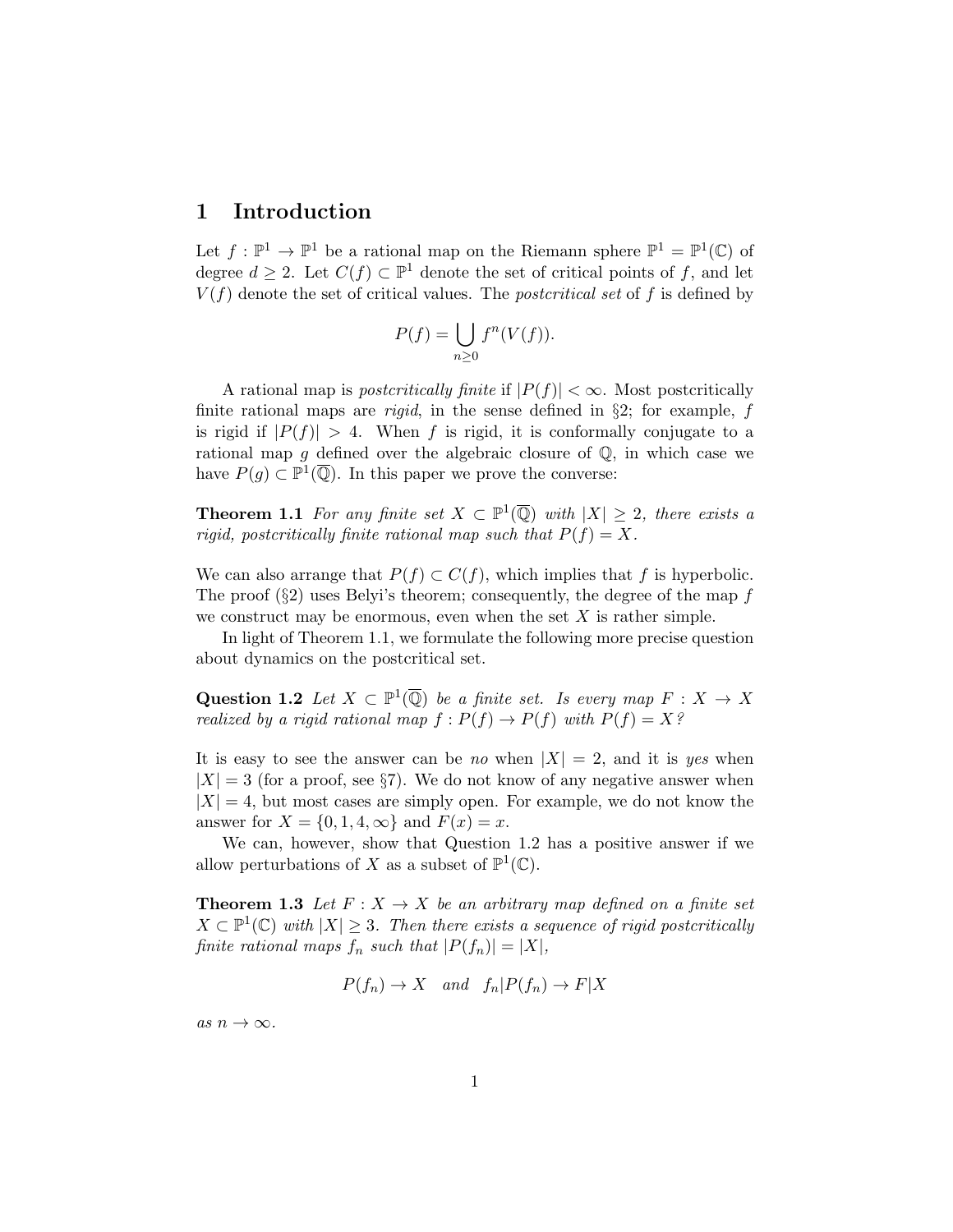The proof  $(\S 4)$  uses iteration on Teichmüller space, as in the proof of Thurston's topological characterization of postcritically finite rational maps [DH].

In §5, we establish the following new Hurwitz-type result, which may be of interest in its own right:

Any collection of partitions  $P$  with  $|P| \geq 3$  can be extended to the passport Q of a rational map, with  $|Q| = |P|$ .

See Theorem 5.1. (Here the *passport* of a rational map  $f$  is the collection of partitions of  $deg(f)$  arising from the fibers over its critical values.) We use this result to strengthen Theorem 1.3 in §6 by showing that we can also specify the multiplicity of  $F$  at each point of  $X$ .

Other constructions of rational maps with specified postcritical sets are presented in §7.

## 2 Every finite set of algebraic numbers is a postcritical set

In this section we prove that any finite set  $X \subset \mathbb{P}^1(\overline{\mathbb{Q}})$  with  $2 \leq |X| < \infty$ arises as the postcritical set of a rigid rational map (Theorem 1.1). The result for rational maps follows easily from the following variant for polynomials.

**Theorem 2.1** For any finite set of algebraic numbers  $X \subset \mathbb{C}$  with  $|X| \geq 1$ , there exists a polynomial f such that  $P(f) \cap \mathbb{C} = X$ .

Polynomials. To begin the proof, we remark that it is easy to construct polynomials with prescribed critical values. It is convenient, when discussing a polynomial f, to omit the point and infinity and let  $C_0(f) = C(f) \cap \mathbb{C}$ , and similarly for  $V_0(f)$  and  $P_0(f)$ .

**Lemma 2.2** For any finite set  $X \subset \mathbb{C}$ , there exists a polynomial g with  $V_0(g) = X.$ 

**Proof.** There are many ways to prove this result; for example, by induction on |X|, using the fact that  $V_0(f \circ g) = V_0(f) \cup f(V_0(g))$  and  $V_0(z^2 + a) = \{a\}.$  $\blacksquare$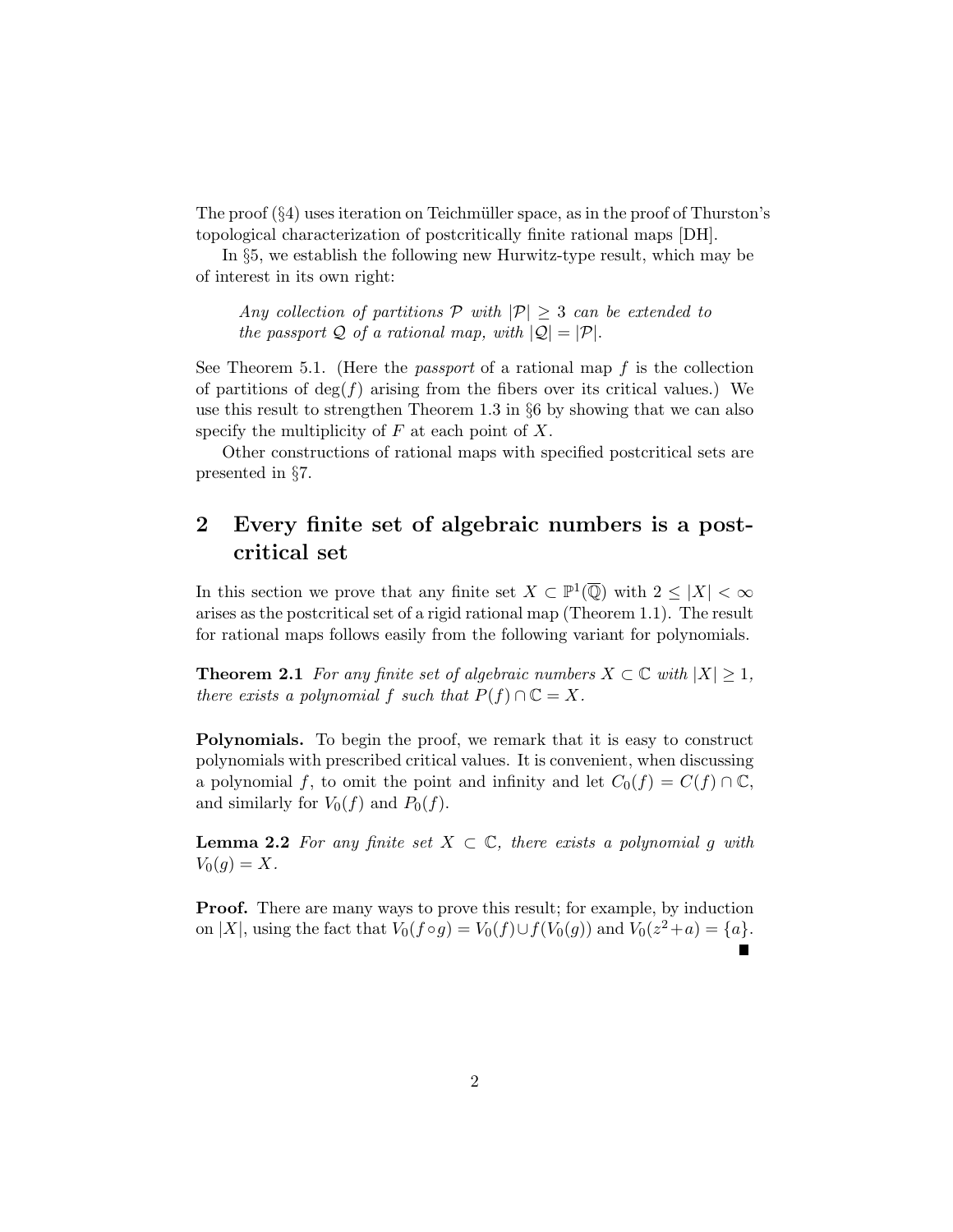(For a more precise result, see Corollary 5.4.)

Let us say  $\beta$  is a *Belyi polynomial* if  $V_0(\beta) \subset \{0, 1\}$ . We will also use following result from [Bel]:

**Theorem 2.3** For any finite set  $X \subset \overline{Q}$ , there exists a Belyi polynomial such that  $\beta(X) \subset \{0,1\}.$ 

**Proof of Theorem 2.1.** Our aim is to construct a polynomial f such that  $P_0(f) = X$ . This is easy if  $|X| \leq 1$ , so assume  $|X| \geq 2$ . Using Lemma 2.2, choose a polynomial g such that  $V_0(g) = X$ , and precompose with an affine transformation so that  $\{0,1\} \subset C_0(g)$ . Let  $\beta$  be a Belyi polynomial such that  $\beta(X) \subset \{0,1\}$ . Finally, let  $f = g \circ \beta$ .

We claim that  $V_0(f) = X$ . Indeed, we have

$$
V_0(f) = V_0(g \circ \beta) = V_0(g) \cup g(V_0(\beta)) = X \cup g(V_0(\beta));
$$

but  $V_0(\beta) \subset \{0,1\} \subset C_0(g)$ , and therefore  $g(V_0(\beta)) \subset X$ , so  $V_0(f) = X$ . In particular  $X \subset P_0(f)$ . But in fact  $P_0(f) = X$ , since

$$
f(X) = g \circ \beta(X) \subset g(\{0, 1\}) \subset X.
$$

Hyperbolicity. Note that

$$
P_0(f) = X \subset \beta^{-1}(C_0(g)) \subset C_0(g \circ \beta) = C_0(f)
$$

in the construction above. Thus every periodic point in  $P(f)$  is superattracting, and hence  $f$  is hyperbolic.

Rigidity. To deduce Theorem 1.1, we must first briefly discuss rigidity. A postcritically finite map  $f: \mathbb{P}^1 \to \mathbb{P}^1$  is *rigid* if any postcritically finite rational map q uniformly close enough to f, and with  $|P(q)| = |P(f)|$ , is in fact conformally conjugate to  $f$ . For any fixed  $d$  and  $n$ , the rigid maps with  $deg(f) = d$  and  $|P(f)| = n$  fall into finitely many conjugacy classes.

By a theorem of Thurston [DH], the only postcritically finite rational maps  $f$  that are *not* rigid are the flexible Lattes examples, which arise from the addition law on an elliptic curve [Mil2]. These flexible maps have  $|P(f)| = 4$  and Julia set  $J(f) = \mathbb{P}^1$ . Consequently, any postcritically finite rational map with a periodic critical point (such as a polynomial) is rigid.

**Proof of Theorem 1.1.** Let  $X \subset \mathbb{P}^1(\overline{\mathbb{Q}})$  be a finite set with  $|X| \geq 2$ . After a change of coordinates defined over  $\overline{Q}$ , we can assume that  $\infty \in X$ . Then by Theorem 2.1, there exists a polynomial f with  $P(f) = X$ ; and as we have just observed, any postcritically finite polynomial is rigid.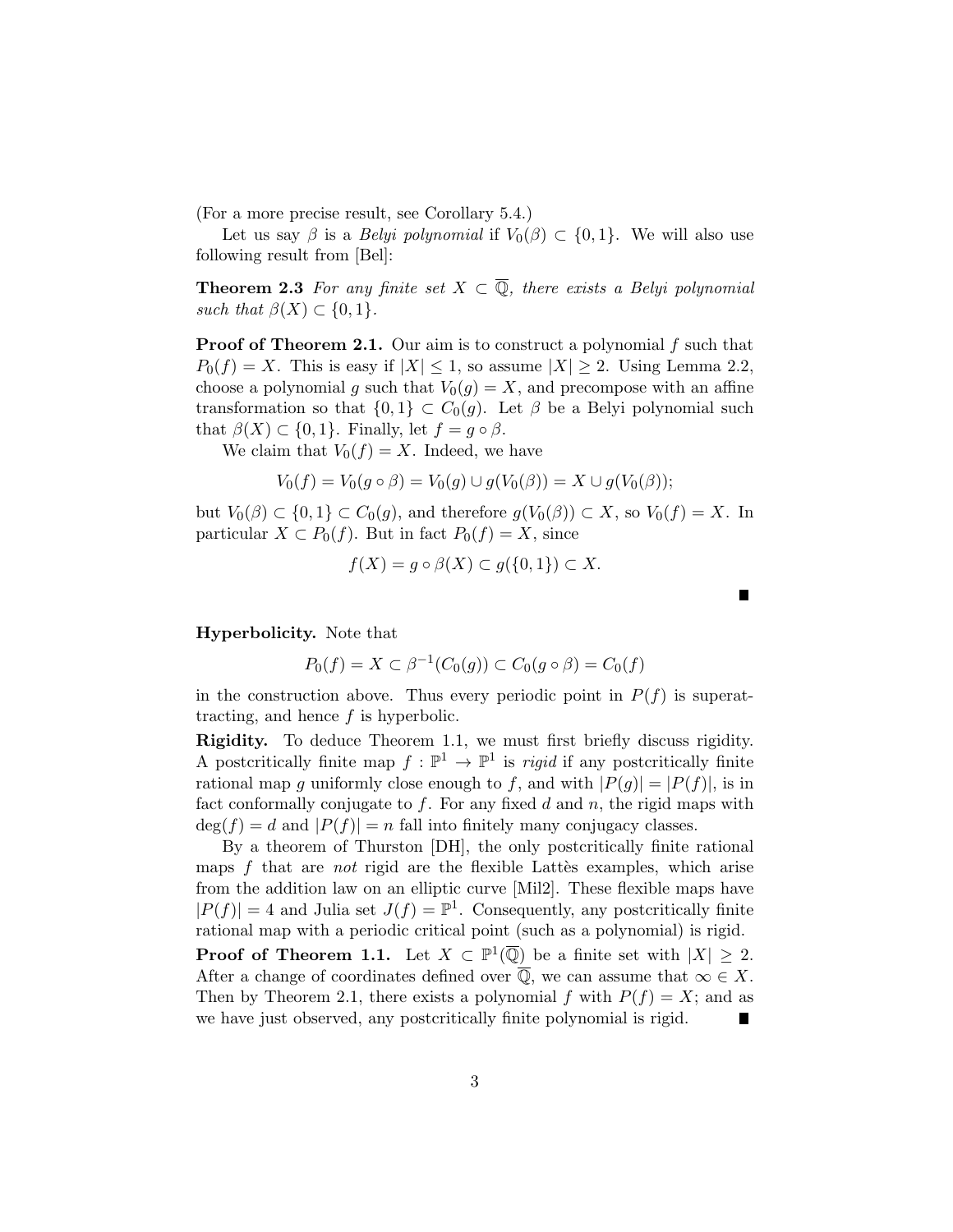Belyi degree and postcritical degree. Given a finite set  $X \subset \overline{Q}$ , let  $B(X)$  denote the minimum of deg( $\beta$ ) over all Belyi polynomials with  $\beta(X) \subset$  $\{0,1\}$ ; and let  $D(X)$  denote the minimum of  $\deg(f)$  over all polynomials with  $P_0(f) = X.$ 

Little is known about the general behavior of these degree functions (in particular, lower bounds seem hard to come by); however, the proof of Theorem 2.1 in concert with Corollary 5.4 gives the relation:

$$
D(X) \le B(X) + |X| + 1.
$$

Both degree functions seem to merit further study.

#### 3 Contraction on Teichmüller space

The rational maps f constructed in the proof of Theorem 1.1 all satisfy  $|f(P(f))| \leq 3$ . We next address the problem of realizing more general dynamics on  $P(f)$ . Our construction will use iteration on Teichmüller space as in [DH]. This section gives the needed background; for more details see  $[BCT]$ ,  $[Hub]$ .

**Teichmüller spaces.** Given a finite set  $A \subset \mathbb{P}^1$  with  $|A| = n$ , we let  $\mathcal{T}_A \cong \mathcal{T}_{0,n}$  denote the *Teichmüller space* of genus zero Riemann surfaces marked by  $(\mathbb{P}^1, A)$ .

A point in  $\mathcal{T}_A$  is specified by another pair  $(\mathbb{P}^1, A')$  together with an orientation–preserving marking homeomorphism:

$$
\phi: (\mathbb{P}^1, A) \to (\mathbb{P}^1, A').
$$

Since  $A' = \phi(A)$ , the marking  $\phi$  alone determines a point  $[\phi] \in \mathcal{T}_A$ . Two markings  $\phi_1, \phi_2$  determine the same point iff we can write  $\phi_2 = \alpha \circ \phi_1 \circ \psi$ , where  $\alpha \in \text{Aut}(\mathbb{P}^1)$  and  $\psi$  is isotopic to the identity rel A.

The cotangent space to  $\mathcal{T}_A$  at  $(\mathbb{P}^1, A')$  is naturally identified with the vector space  $Q(\mathbb{P}^1 - A')$  consisting of meromorphic differentials  $q = q(z) dz^2$ on  $\mathbb{P}^1$  with at worst simple poles on A' and elsewhere holomorphic. The Teichmüller metric corresponds to the norm

$$
\|q\|=\int_{\mathbb{P}^1}|q|
$$

on the cotangent space.

**Pullback.** Now let  $F: \mathbb{P}^1 \to \mathbb{P}^1$  be a *smooth* branched covering map with  $deg(F) \geq 2$ . The sets  $C(F)$ ,  $V(F)$  and  $P(F)$  are defined just as for a rational map.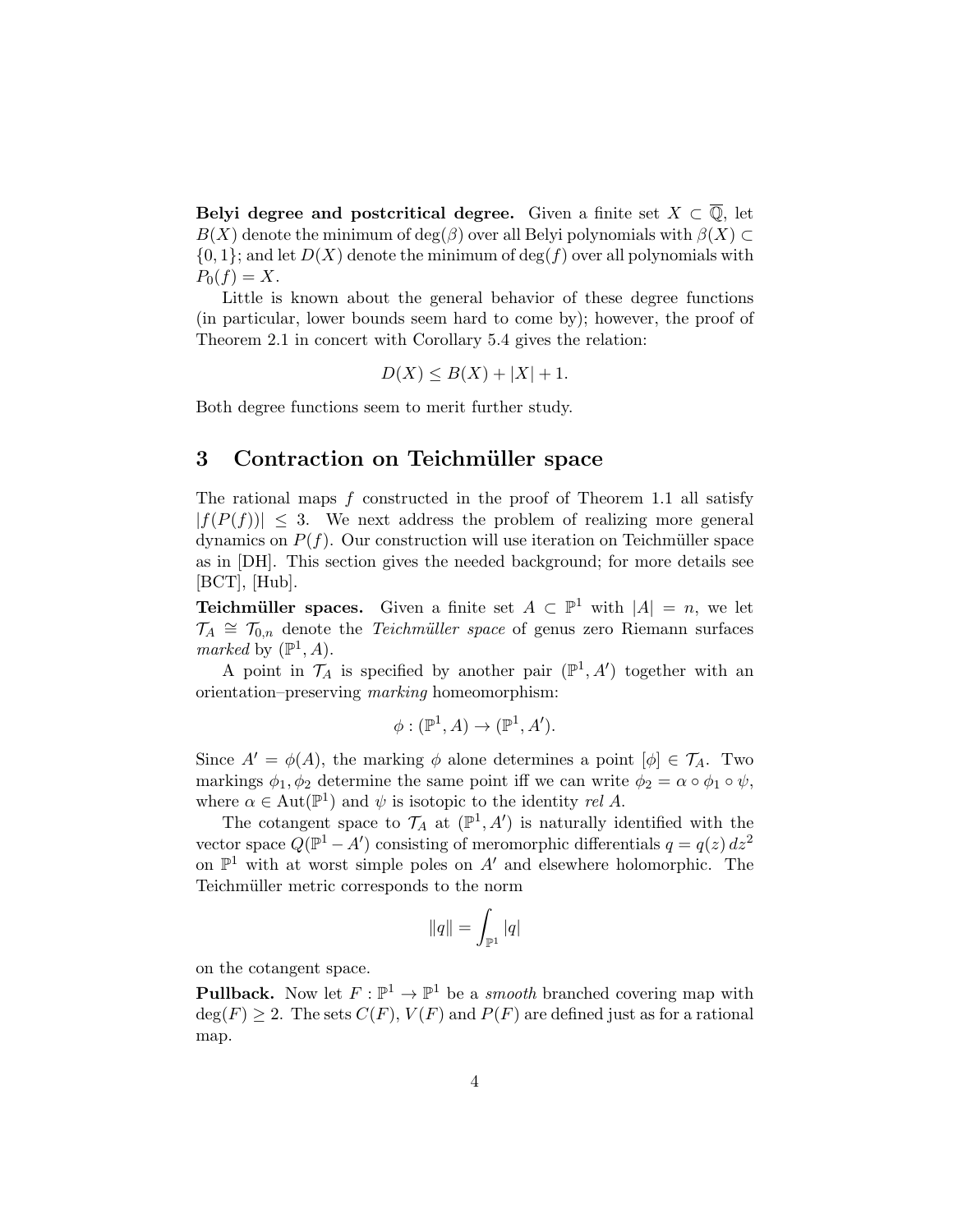Consider a pair finite sets A and B in  $\mathbb{P}^1$  such that

$$
F(A) \cup V(F) \subset B
$$

We then have a map of pairs

$$
F: (\mathbb{P}^1, A) \to (\mathbb{P}^1, B)
$$

that is branched only over  $B$ . By pullback of complex structures, we then obtain a holomorphic map

$$
\sigma_F: \mathcal{T}_B \to \mathcal{T}_A.
$$

**Contraction.** Let  $\sigma : \mathcal{T}_B \to \mathcal{T}_A$  be a holomorphic map between Teichmüller spaces. By the Schwarz lemma,  $||D\sigma|| \leq 1$  in the Teichmüller metric. We say  $\sigma$  is contractive if  $\|D\sigma\| < 1$  at every point of  $\mathcal{T}_B$ . (We also say  $\sigma$  is contractive if  $|B| = 3$ , since then its image is a single point.) If  $A = B$  and σ is contractive, then σ has at most one fixed point.

A branched covering F is *contractive* if  $\sigma_F$  is contractive.

The following result is well known and was a key step in the proof of Thurston's rigidity theorem for postcritically finite rational maps; see [DH, Prop. 3.3].

**Proposition 3.1** The map F is contractive if and only if there is no  $\frac{1}{4}$ -tuple  $B_0 \subset B$  such that

$$
F^{-1}(B_0) \subset A \cup C(F). \tag{3.1}
$$

**Proof.** We may assume  $|B| \geq 4$ . Suppose  $||D\sigma_F|| = 1$  at some point in  $\mathcal{T}_B$ . The coderivative of  $\sigma_F$  at this point is given explicitly by a pushforward map of the form

$$
f_*: Q(\mathbb{P}^1 - A') \to Q(\mathbb{P}^1 - B'),
$$

where  $f$  is a rational map of the same topological type as  $F$ . Since the domain of  $f_*$  is finite dimensional, there exists a nonzero  $q \in Q(\mathbb{P}^1 - A')$  such that  $||f_*q|| = ||q||$ . The fact that there is no cancellation under pushforward implies that q is a locally a positive real multiple of the pullback of  $f_*q$ . In fact, since  $|| f^* f_* q || = \deg(f) || f_* q || = || q ||$ , we must have

$$
f^*f_*q = \deg(f) q.
$$

Now recall that any meromorphic quadratic differential on  $\mathbb{P}^1$  has at least 4 poles. Choose 4 points  $B_0 \subset B$  such that  $\phi(B_0) \subset B'$  is contained in the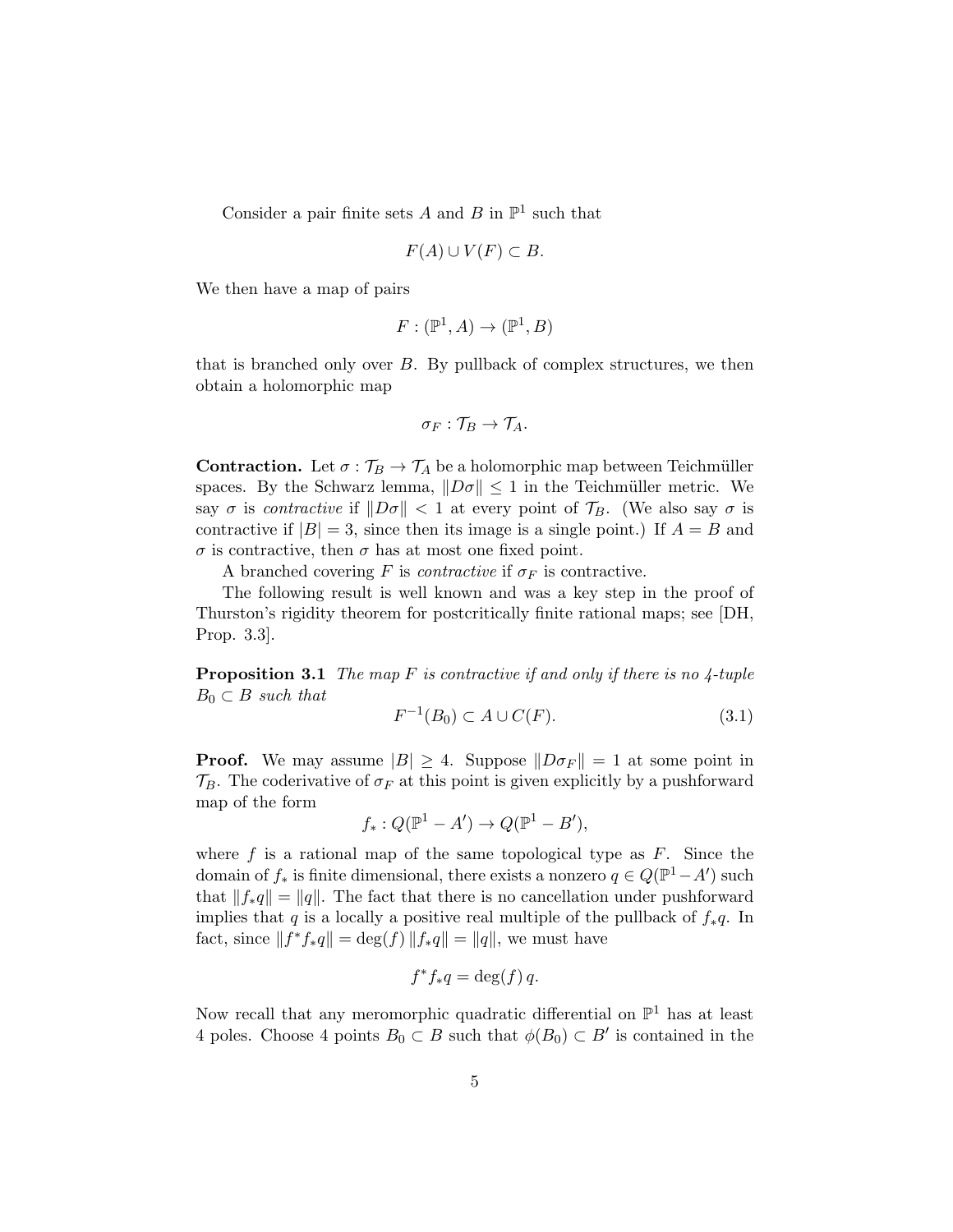poles of  $f_*q$ . Then the equation above implies that the poles of  $f^*f_*q$  lie in A'. Thus any point in  $F^{-1}(B_0)$  that does not lie in A must be a critical point of  $F$ , giving condition  $(3.1)$  above.

For the converse, suppose we have 4 points  $B_0 \subset B$  satisfying (3.1). Consider, at any point in  $\mathcal{T}_B$ , a quadratic differential q with poles only at the 4 points marked by  $B_0$ . Then  $f^*q$  has poles only at points marked by A, and hence it represents a cotangent vector to  $\mathcal{T}_A$ . Since  $||f_*(f^*q)|| =$  $\deg(f) \|q\| = \|f^*q\|$ , we have  $\|D\sigma_F\| = 1$  at every point in  $\mathcal{T}_B$ .  $\blacksquare$ 

**Example:** dynamics. Let f be a rational map with  $|P(f)| = 3$ . Note that a rational map is a special case of a smooth branched covering. Consider a map of pairs

$$
f^k : (\mathbb{P}^1, A) \to (\mathbb{P}^1, B),
$$

such that  $f^k(A) \cup P(f) \subset B$ .

Proposition 3.2 The pullback map

$$
\sigma_{f^k}:\mathcal{T}_B\to\mathcal{T}_A
$$

is a contraction provided  $\deg(f)^k > |A|$ .

**Proof.** We may assume  $|B| \geq 4$ . Consider any 4-tuple  $B_0 \subset B$ . Since  $|P(f)| = 3$ , we have a point  $b \in B_0 - V(f^k)$ . Then  $f^{-k}(b)$  is disjoint from  $C(f^k)$ , and  $|f^{-k}(b)| = \deg(f)^k > |A|$ , so we cannot have  $f^{-k}(B_0) \subset$  $A\cup C(f^k).$ П

Factorization. For later use, we record the following fact. Suppose we have a factorization  $F = F_1 \circ F_2$ . The pullback map can then be factored as

$$
\mathcal{T}_B \xrightarrow{\sigma_{F_1}} \mathcal{T}_C \xrightarrow{\sigma_{F_2}} \mathcal{T}_A,\tag{3.2}
$$

where  $C = F_2(A) \cup V(F_2)$ .

Combinatorial equivalence. Finally we formulate the connection between fixed points on Teichmüller space and rational maps, following Thurston.

Let F and G be a pair of postcritically finite branched coverings of  $\mathbb{P}^1$ . An orientation–preserving homeomorphism of pairs

$$
\phi : (\mathbb{P}^1, P(F)) \to (\mathbb{P}^1, P(G))
$$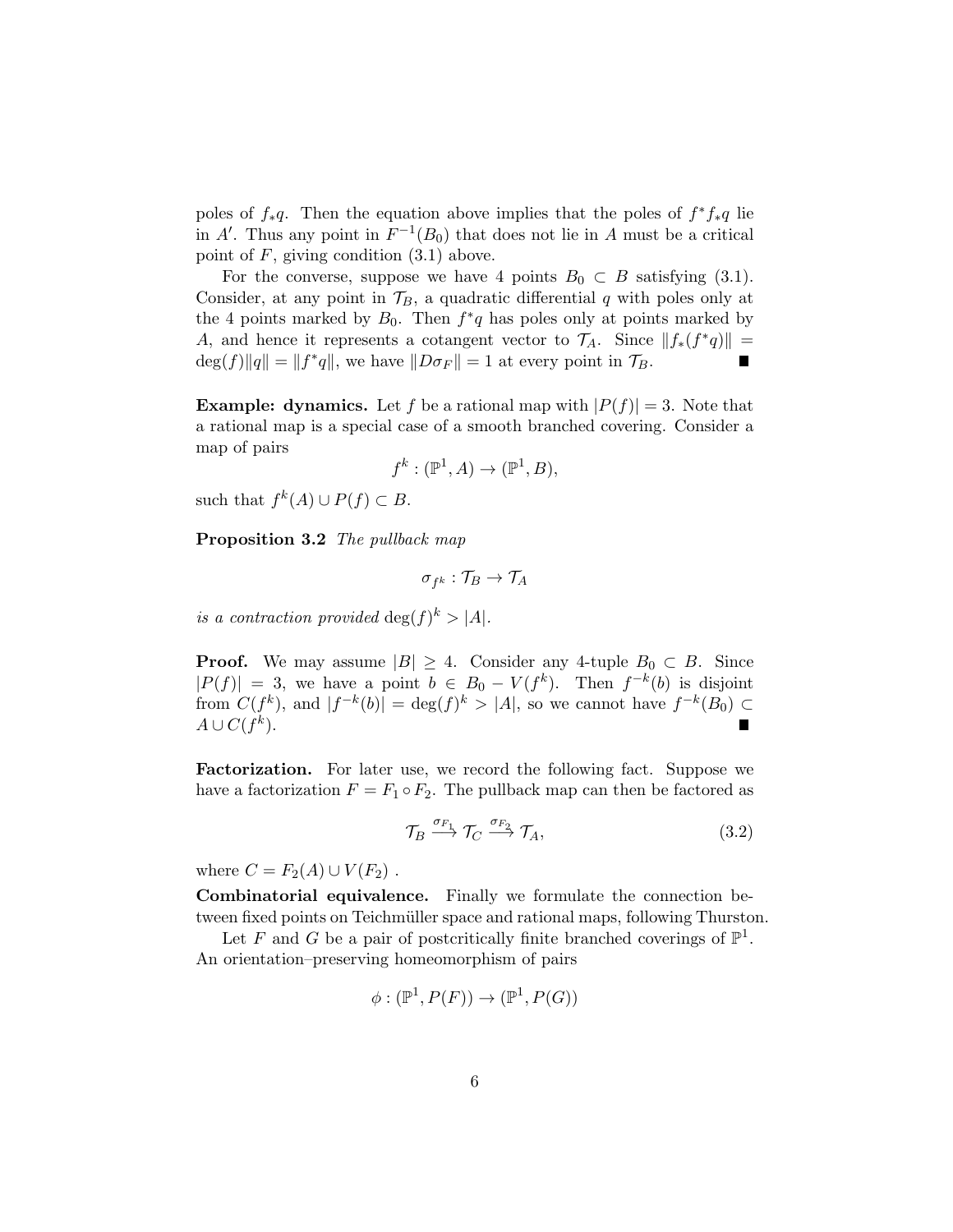gives a *combinatorial equivalence* between  $F$  and  $G$  if there is a second homeomorphism  $\psi$ , isotopic to  $\phi$  rel  $P(F)$ , making the diagram

$$
(\mathbb{P}^1, P(F)) \xrightarrow{\psi} (\mathbb{P}^1, P(G))
$$
  

$$
F \downarrow \qquad \qquad \downarrow G
$$
  

$$
(\mathbb{P}^1, P(F)) \xrightarrow{\phi} (\mathbb{P}^1, P(G))
$$

commute. Since  $X = P(F)$  is forward invariant, F determines a holomorphic map

$$
\sigma_F: \mathcal{T}_X \to \mathcal{T}_X.
$$

The following result follows readily from the definitions (cf. [DH, Prop. 2.3]):

**Proposition 3.3** A point  $[Y] \in \mathcal{T}_X$  is fixed by  $\sigma_F$  if and only if there exists a rational map f with  $P(f) = Y$  such that the marking homeomorphism

 $\phi: (\mathbb{P}^1, X) \to (\mathbb{P}^1, Y)$ 

gives a combinatorial equivalence between F and f.

# 4 Prescribed dynamics on  $P(f)$

In this section we prove Theorem 1.3. That is, given a finite set  $X \subset \mathbb{P}^1$ with  $|X| \geq 3$ , and a map  $F: X \to X$ , we will construct a sequence of rigid rational maps  $f_n$  such that  $P(f_n) \to X$  and

$$
f_n|P(f_n) \to F|X.
$$

This means that for all  $n \gg 0$ , we can find homeomorphisms  $\phi_n$  of  $\mathbb{P}^1$  such that  $\phi_n \to id$ ,  $\phi_n(X) = P(f_n)$ , and  $\phi_n$  conjugates  $F|X$  to  $f_n|P(f_n)$ . **The setup.** Let h be a quadratic rational map with  $J(h) = \mathbb{P}^1$  and

$$
P(h) = \{0, 1, \infty\}.
$$

(Explicitly, we can take  $h(z) = (2/z - 1)^2$ ). Note that  $V(h^n) = P(h)$  for all  $n \geq 2$ . The map h is expanding in the associated orbifold metric on  $\mathbb{P}^1$  (see e.g. [Mil1, Thm 19.6], [Mc, App. A]).

It is convenient to normalize so that X contains  $P(h)$ . Let g be a polynomial fixing 0 and 1, such that its finite critical values  $V_0(g)$  coincide with  $X - P(h)$ . (Such a polynomial exists by Lemma 2.2). Then

$$
V(g \circ h^n) = V(g) \cup g(V(h^n)) = X
$$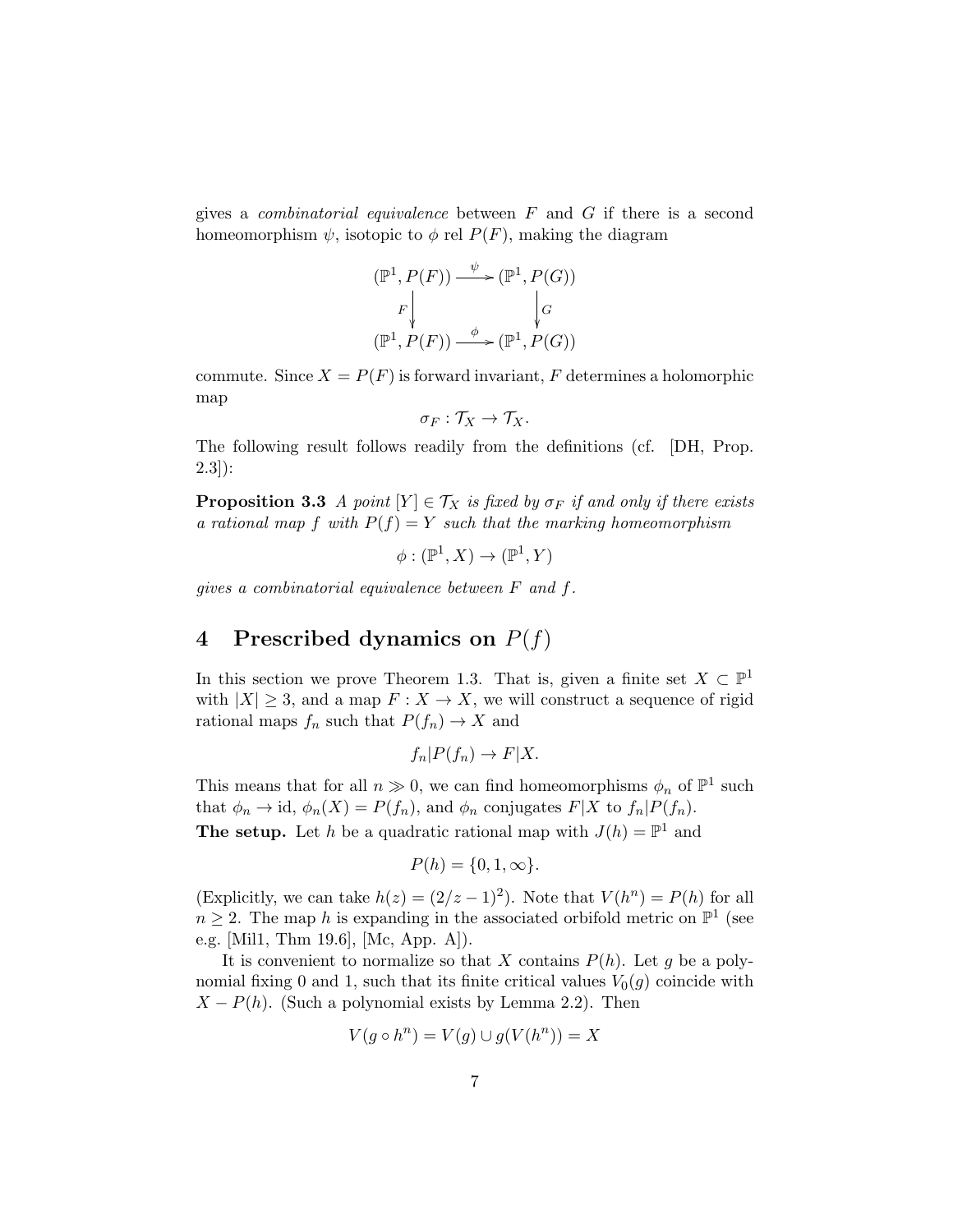for all  $n \geq 2$ . For later convenience, we also choose g such that

$$
deg(g) = 3 \text{ if } |X| = 4. \tag{4.1}
$$

(I.e. if  $X = \{0, 1, \infty, a\}$ , we take g to be a cubic polynomial with  $V_0(g)$  ${a}.$ 

Approximation by branched covers. Since  $J(h) = \mathbb{P}^1$ , the set  $\bigcup_n h^{-n}(x)$ is dense for any  $x \in \mathbb{P}^1$ . Using this fact, we can construct a sequence of homeomorphisms

$$
\phi_n : (\mathbb{P}^1, X) \to (\mathbb{P}^1, X_n),
$$

with  $\phi_n \to id$ , such that

$$
F|X = g \circ h^n \circ \phi_n | X
$$

for all n. To do this we first pick, for each  $x \in X$ , a nearby point x' such that  $g \circ h^{n}(x') = F(x)$  and such that the map  $x \mapsto x'$  is injective; set  $X_n = \{x' : x \in X\}.$  Then, we choose a homeomorphism  $\phi_n$  close to the identity that moves x to x' for all  $x \in X$ . The larger n is, the closer we can take  $x'$  to x, and hence the closer we can take  $\phi_n$  to the identity.

Construction of rational maps. Next we observe that

$$
F_n = g \circ h^n \circ \phi_n : (\mathbb{P}^1, X) \to (\mathbb{P}^1, X)
$$

is a smooth branched covering map with  $P(F_n) = X$ .

Theorem 1.3 follows from:

**Theorem 4.1** For all  $n \gg 0$ ,  $F_n$  is combinatorially equivalent to a rational map  $f_n$ ; and suitably normalized, we have  $f_n|P(f_n) \to F|X$ .

**Proof.** Using the maps  $\phi_n$ , we can regard  $X_n$  as points in  $\mathcal{T}_X$  such that  $X_n \to X$ . By construction, we have

$$
\sigma_{F_n}(X)=X_n,
$$

and  $d(X_n, X) \to 0$ . We wish to control the contraction of  $\sigma_{F_n}$ , and produce a fixed point close to  $X$ . That is, to complete the proof it suffices to show there are point configurations  $P_n \to X$  such that  $\sigma_{F_n}(P_n) = P_n$ . For then, by Proposition 3.3, we have a corresponding sequence of rational maps satisfy  $P(f_n) = P_n$ , and the marking homeomorphisms transport  $F|X$  to  $f_n|P(f_n)$ .

Choose k such that  $\deg(h)^k = 2^k > |X| + 3$ . The crux of the matter is the factorization

$$
F_n = (g \circ h^k) \circ (h^{n-k} \circ \phi_n),
$$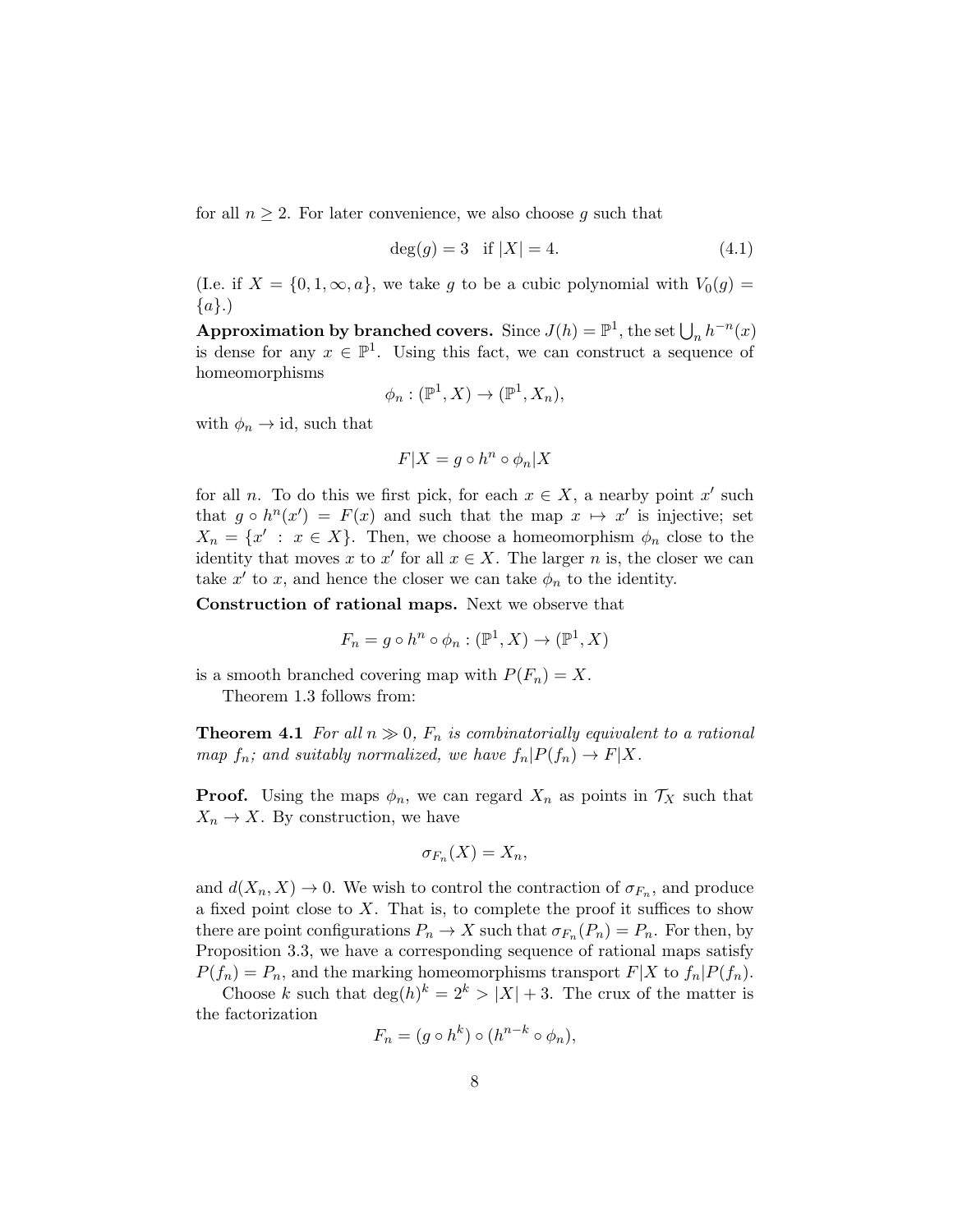valid for all  $n \geq k$ . From this we obtain a factorization of  $\sigma_{F_n}$  as

$$
\mathcal{T}_X \stackrel{\sigma_g}{\longrightarrow} \mathcal{T}_B \stackrel{\sigma_{hk}}{\longrightarrow} \mathcal{T}_A \stackrel{\sigma_{h^{n-k}\circ\phi_n}}{\longrightarrow} \mathcal{T}_X;
$$

see equation (3.2). In this factorization, we have

$$
A = h^{n-k}(\phi_n(X)) \cup V(h^{n-k}).
$$

Since  $|V(h^{n-k})| \leq |P(h)| = 3$ , we have  $\deg(h)^k = 2^k > 3 + |X| \geq |A|$ , and hence  $\sigma_{h^k}$  is a contraction by Proposition 3.2. Thus  $\sigma_{g \circ h^k} = \sigma_{h^k} \circ \sigma_g$  is also a contraction. The amount of contraction at  $P \in \mathcal{T}_X$  varies continuously with P. Since the ball of radius 2 about X in  $\mathcal{T}_X$  is compact, we can find a constant  $\lambda$ , independent of *n*, such that

$$
d(P, X) \le 2 \implies ||D\sigma_{F_n}(P)|| \le ||D\sigma_{g \circ h^k}(P)|| \le \lambda < 1.
$$

Let  $X_n^i = \sigma_{F_n}^i(X)$ , and let  $\epsilon_n = d(X, X_n)$ . For all  $n \gg 0$ , we have  $\epsilon_n \ll (1 - \lambda)$ . Under this assumption, we can prove by induction that:

(i)  $d(X_n^i, X) \leq 1$ , and hence (ii)  $d(X_n^i, X_n^{i-1}) \leq \epsilon_n \lambda^i$ .

From this it follows that  $X_n^i$  converges, as  $i \to \infty$ , to a fixed point  $P_n$  of  $\sigma_{F_n}$ with  $d(X, P_n) \leq \epsilon_n (1 - \lambda)^{-1}$ . Since  $\epsilon_n \to 0$ , this completes the proof.

**Proof of Theorem 1.3.** We just need to verify that  $f_n$  is rigid. But if  $f_n$ is a flexible Lattès example, then  $|P(f_n)| = |X| = 4$  and hence  $\deg(g) = 3$ by condition (4.1). Moreover  $\deg(f_n)$  is a square, contradicting the fact that  $deg(F_n) = deg(g) deg(h)^n = 3 \cdot 2^n.$ 

Algorithmic solution. We have used the construction above as the basis for a practical computer program that solves the approximation problem addressed by Theorem 1.3. The iteration does not quite take place on Teichmüller space; rather, we arrange that  $P_n$  is always close enough to X that there is a unique homeomorphism of  $\mathbb{P}^1$  close to the identity sending  $P_n$  to X.

### 5 Solution to a Hurwitz problem

In this section we establish the existence of polynomials and rational maps with constrained branch data. This will enable us to strengthen Theorem 1.3 by prescribing local degrees at points of X as discussed in  $\S6$ .

Our main result is: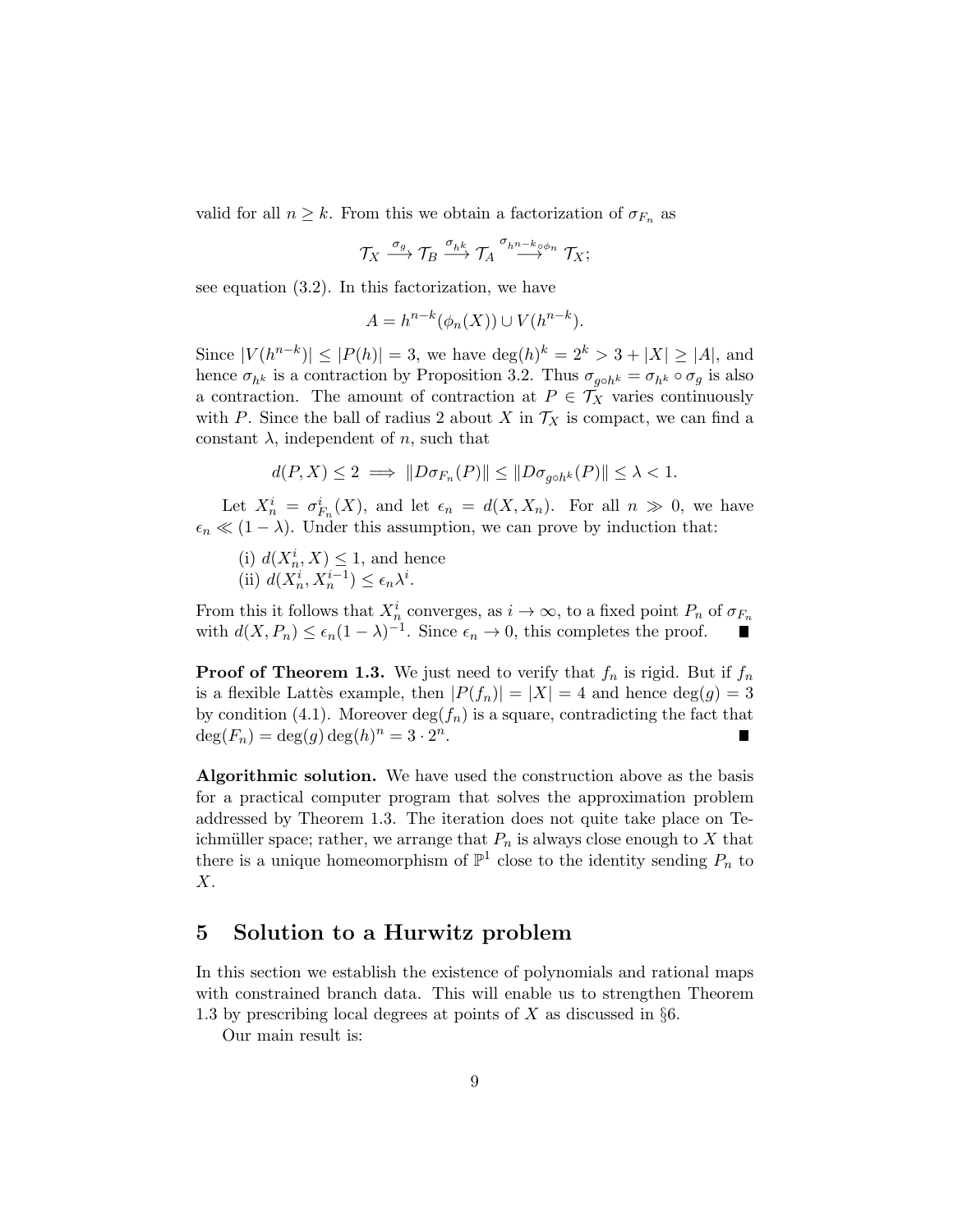**Theorem 5.1** Let  $\mathcal{P} = (P_1, \ldots, P_n)$  be a finite list of partitions. Then  $\mathcal{P}$ can be extended to the passport of a polynomial if  $n \geq 2$ , and to the passport of a rational map if  $n \geq 3$ .

**Partitions.** A partition P of  $d \geq 0$  is a list of positive integers  $(p_1, \ldots, p_s)$ such that  $\sum p_i = d$ . The trivial partition has  $p_i = 1$  for  $i = 1, \ldots, d$ .

Given a second partition  $P' = (p'_1, \ldots, p'_t)$  of  $d' = \sum p'_i$ , we let

$$
P + P' = (p_1, \dots, p_s, p'_1, \dots, p'_t)
$$
\n(5.1)

denote the combined partition of  $d + d'$ .

**Passports.** A passport of degree d is a finite list  $\mathcal{P} = (P_1, \ldots, P_n)$  of nontrivial partitions of d. For both partitions and passports, repetitions are allowed and the order in which elements appear is unimportant. We set

$$
c(\mathcal{P}) = \sum_i (d - |P_i|).
$$

**Rational maps.** For any y in the target of a rational map f we have a partition  $P(f, y)$  of  $d = \deg(f)$  given by:

$$
\sum_{f(x)=y} \text{mult}(f, x).
$$

The *passport of*  $f$  is the collection of partitions

$$
\mathcal{P}(f) = (P(f, v_1), \dots, P(f, v_n))
$$

arising from the critical values  $\{v_1, \ldots, v_n\}$  of f. (The other points in the target of f yield trivial partitions.) The number of critical points of  $f$ mapping to a given point y, counted with multiplicity, is  $d-|P(f, y)|$ . Hence

$$
c(\mathcal{P}(f)) = 2d - 2.
$$

Branched coverings. The passport of a smooth branched covering map  $F: S^2 \to S^2$  is defined similarly. As is well known, any passport that can be realized topologically can be realized geometrically. More precisely, we have:

**Proposition 5.2** Let  $F : S^2 \to S^2$  be a branched covering with  $V(F) =$  $\{v_1,\ldots,v_n\}$ , and let  $X = \{x_1,\ldots,x_n\} \subset \mathbb{P}^1$ . Then there exists a rational  $map f : \mathbb{P}^1 \to \mathbb{P}^1$  with  $\deg(f) = \deg(F)$  and  $V(f) = X$  such that

$$
P(f, x_i) = P(F, v_i) \text{ for } i = 1, \dots, n.
$$

In particular,  $\mathcal{P}(f) = \mathcal{P}(F)$ .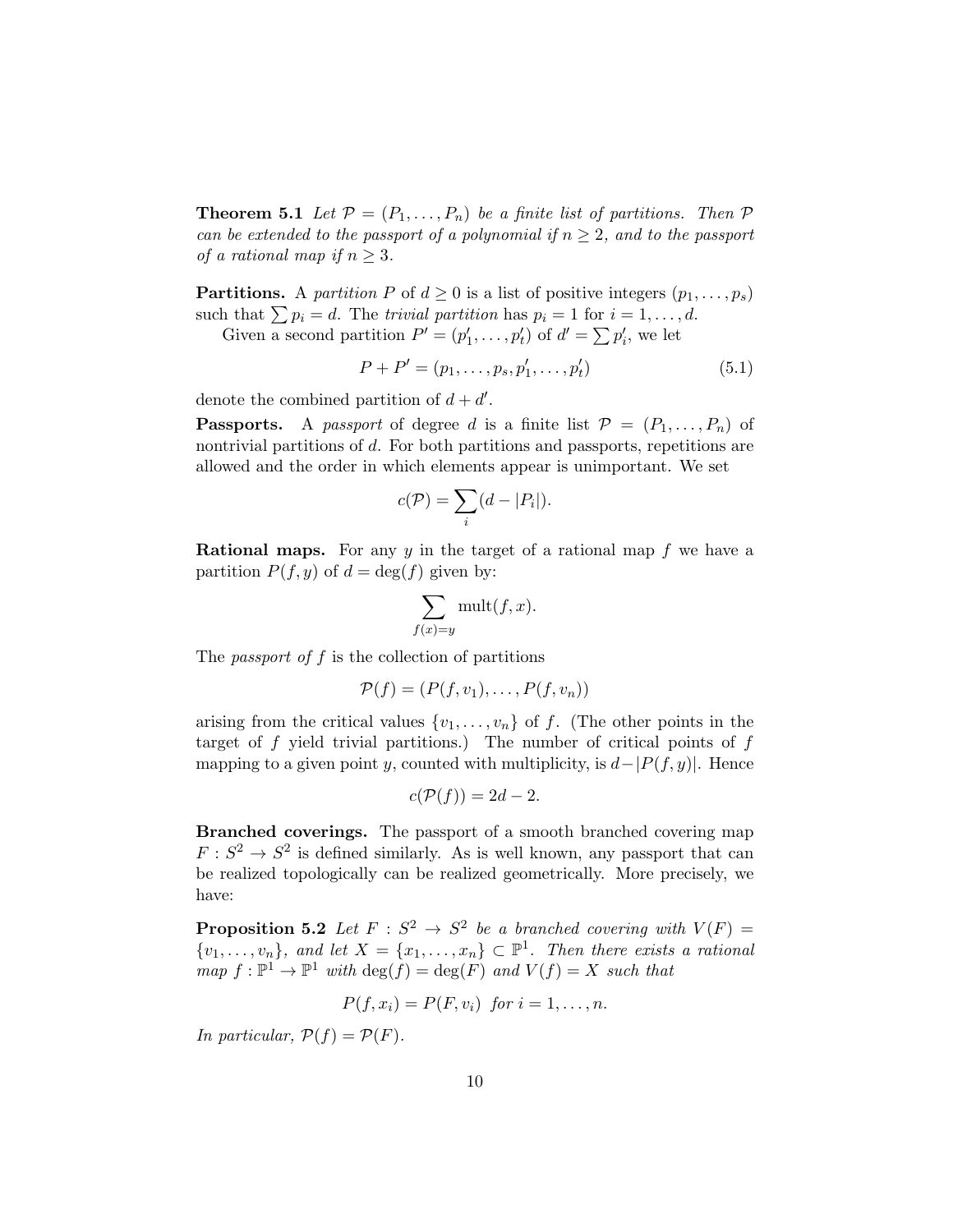**Proof.** Choose an orientation–preserving diffeomorphism  $\phi : S^2 \to \mathbb{P}^1$  such that  $\phi(v_i) = x_i$  for  $i = 1, ..., n$ . Pulling the complex structure on  $\mathbb{P}^1$  back to  $S^2$  via  $\phi \circ F$ , and applying the uniformization theorem, we obtain a homeomorphism  $\psi : S^2 \to \mathbb{P}^1$  such that  $f = \phi \circ F \circ \psi^{-1}$  is a holomorphic branched covering, and hence a rational map (cf. [Thom]). П

**Hurwitz problem.** The *Hurwitz problem* is to characterize the passports that arise from branched coverings of  $S^2$ . A complete solution is not known; for background, see e.g. [LZ, Ch. 5]. Theorem 5.1 addresses a variant of this problem where we allow the partitions to be *extended*.

**Extensions.** A partition Q extends P if  $Q = P + P'$  for some partition P'. (For example,  $1 + 3 + 5 + 7 = 16$  is an extension of  $3 + 7 = 10$ .)

Our main interest is in finite collections of partitions  $\mathcal{P} = (P_1, \ldots, P_n)$ , with repetitions allowed. In this setting we say that  $\mathcal Q$  extends  $\mathcal P$  if, when suitably ordered, we have  $\mathcal{Q} = (Q_1, \ldots, Q_n)$  and  $Q_i$  extends  $P_i$  for  $i =$  $1, \ldots, n$ . In particular, if Q extends P then  $|Q| = |P|$ .

**Polynomials.** When  $g : \mathbb{C} \to \mathbb{C}$  is a polynomial, its passport  $\mathcal{P}(g)$  is defined as the list of partitions  $P(g, v_i)$  coming from the *finite* critical values of g.

The passports of polynomials are easily described. In fact, by [EKS, Prop. 5.2] we have:

**Theorem 5.3** A passport  $\mathcal{P} = (P_1, \ldots, P_n)$  of degree d arises from a polynomial g if and only if

$$
c(\mathcal{P}) = \sum_{i} (d - |P_i|) = d - 1.
$$
 (5.2)

The equation above is necessary because g has  $d-1$  critical points. Applying Proposition 5.2, we obtain:

**Corollary 5.4** Let  $X \subset \mathbb{C}$  be a finite set such that  $1 \leq |X| < d$ . Then there exists a polynomial g of degree d whose critical values coincide with X.

**Corollary 5.5** Let  $\mathcal{P} = (P_1, \ldots, P_n)$  be a collection of partitions with  $n \geq 2$ . Then  $P$  can be extended to the passport of a polynomial of degree d for all d sufficiently large.

Proof. It will be convenient to use exponential notation for repeated integers (so  $(1^d)$  is a partition of d).

First, extend the partitions in  $P$  so they are all nontrivial partitions of the same integer d. Then  $P$  is a passport. If we extend  $P_i$  to  $P_i + (1)$  for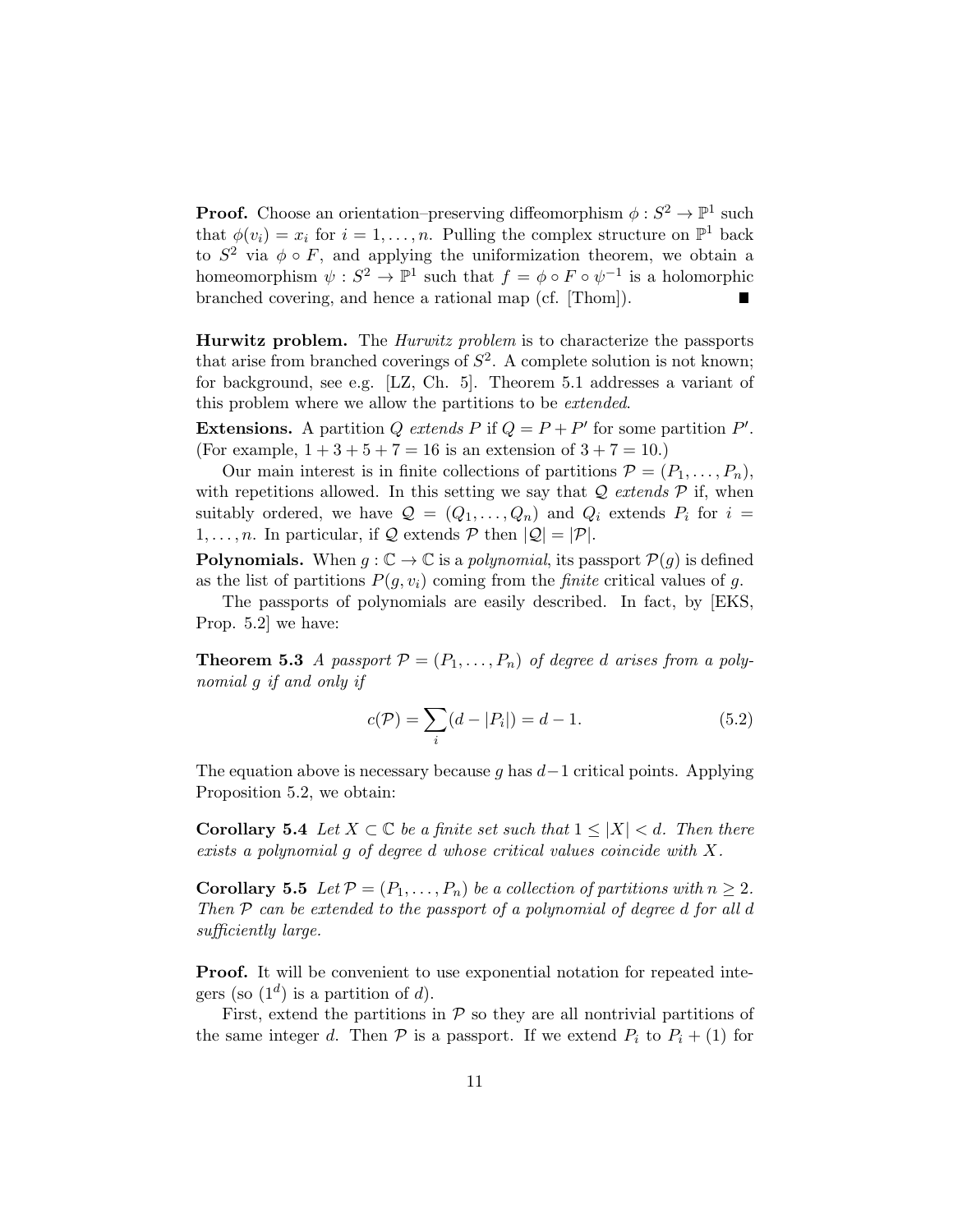all i, then d increases by 1 but  $c(\mathcal{P})$  remains the same. Thus after a further extension of P, we can assume that  $d - 1 \geq c(\mathcal{P})$ . If equality holds, we are done.

Otherwise, extend  $P_i$  to  $P_i+(3)$  for  $i=1, 2$ , and to  $P_i+(1, 1, 1)$  for  $i \geq 3$ . Then d increases by 3 while  $c(\mathcal{P})$  increases by 4. By repeating this type of extension until equality holds in equation (5.2), we obtain an extension of  $P$  that arises from a polynomial of degree d.

Finally, suppose  $P$  is the passport of a polynomial of degree d. To complete the proof, we will show that  $P$  can be extended to a polynomial passport of degree  $d+k$  for any  $k \geq 2$ . To see this, just extend  $P_1$  to  $P_1+(k)$ ,  $P_2$  to  $P_2 + (2, 1^{k-2})$ , and  $P_i$  to  $P_i + (1^k)$  for  $i \geq 3$ . П

**Theorem 5.6** Any collection of partitions  $P = (P_1, \ldots, P_n)$  with  $n \geq 3$  can be extended to the passport of a rational map.

**Proof.** We divide the proof into two cases.

**Case I.** Assume  $n \geq 4$ . Let  $\mathcal{P}_1 = (P_1, P_2)$  and let  $\mathcal{P}_2 = (P_3, \ldots, P_n)$ . By Corollary 5.5, we may assume that  $\mathcal{P}_1$  and  $\mathcal{P}_2$  are passports of polynomials  $g_1$  and  $g_2$  of the same degree d.

The complex plane can be naturally completed to a closed disk

$$
D \cong \mathbb{C} \cup S^1
$$

by adding a circle to represent the rays in  $T_{\infty}\hat{\mathbb{C}}$ . Then each polynomial  $g_i$  extends continuously to a proper map  $D_i$  of degree d on D, satisfying  $D_i(x) = dx$  for all  $x \in S^1 \cong \mathbb{R}/\mathbb{Z}$ .

Now construct a branched covering  $F: S^2 \to S^2$  by gluing together two copies of D to obtain a sphere, and then setting  $F = D_1$  on the first copy and  $F = D_2$  on the second. Then  $P(F) = P$  by construction, and F can be replaced by a rational map by Proposition 5.2, and the proof in this case is complete.

**Case II.** Now assume that  $n = |\mathcal{P}| = 3$ . We will construct a rational map with  $V(f) = \{0, 1, \infty\}$  such that  $\mathcal{P}(f)$  extends  $\mathcal{P}$ .

For convenience, let us index the elements  $P_i$  of  $P$  by  $i \in I = \{0, 1, \infty\}.$ After replacing  $P_i$  by the extension  $P_i + (2)$ , if necessary, we may assume that every partition in  $P$  is nontrivial.

To construct  $f$ , it suffices to give the topological data of a *dessin d'enfant*  $D \subset \mathbb{C}$  [Sn], [LZ]. A dessin is connected graph with vertices of two colors, embedded in the plane, arising as the preimage of the interval [0, 1] under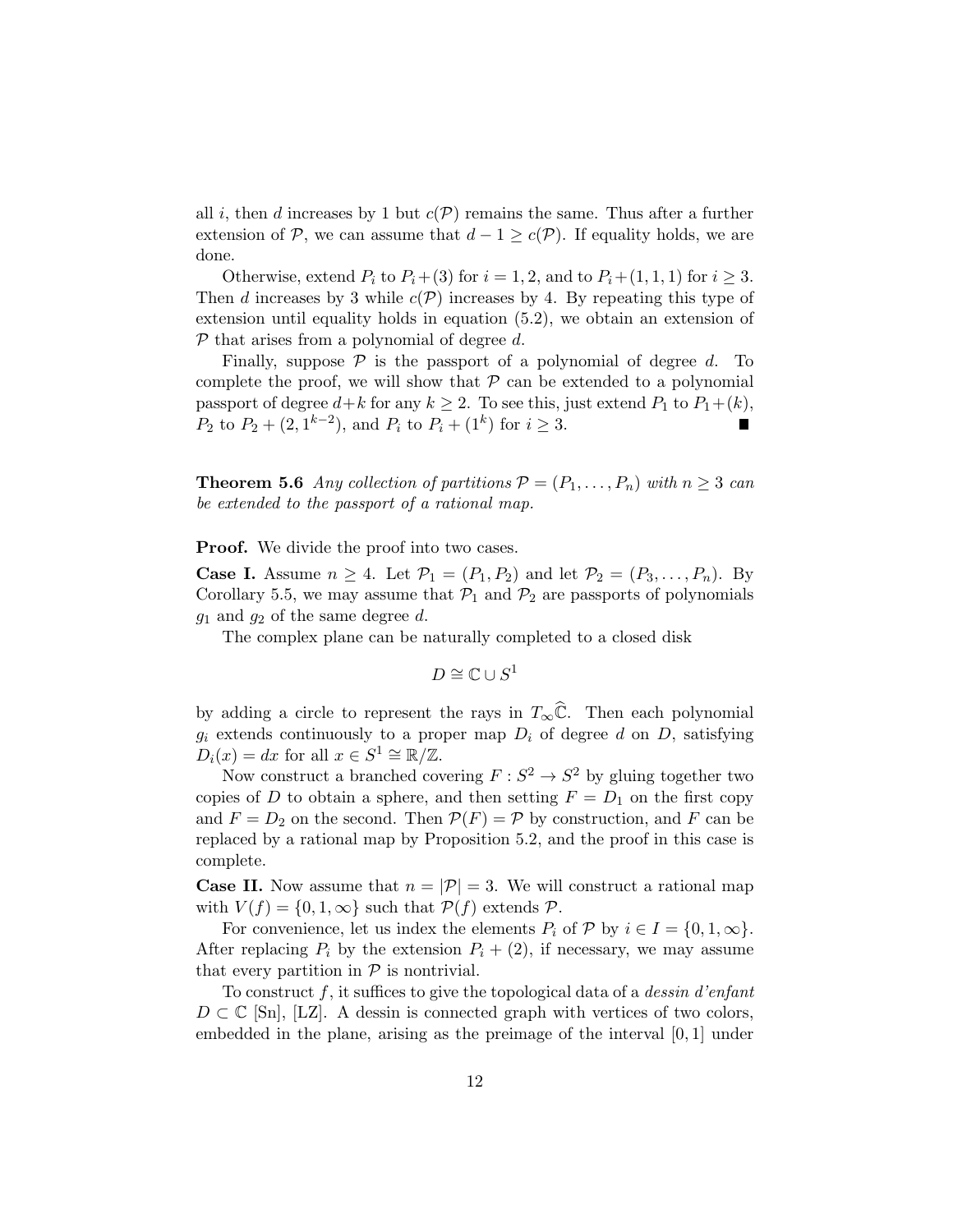

Figure 1: Model dessins  $D_0(m), D_1(m)$ , and  $D_{\infty}(m)$  are drawn in rows for  $1 \leq$  $m \leq 5$ .

a branched covering  $F : \mathbb{P}^1 \to \mathbb{P}^1$  with  $V(F) \subset \{0, 1, \infty\}$ . We adopt the convention that the white vertices of  $D$  map to 0 and the black vertices map to 1. The components of  $\mathbb{P}^1 - D$  are called the *faces* of D, and each face contains a unique point z such that  $F(z) = \infty$ .

Consider, for each  $m \geq 1$ , the three types of model dessins

 $D_0(m)$ ,  $D_1(m)$ , and  $D_{\infty}(m)$ 

shown in Figure 1. (These graphs correspond to the rational maps  $f_0(z)$  =  $z^m$ ,  $f_1(z) = z^m + 1$  and  $f_{\infty}(z) = (z^m + z^{-m} + 2)/4$ . The barycenter z of  $D_i(m)$  is a vertex for  $i = 0$  or  $i = 1$ , and it lies in a face if  $i = \infty$ . In all three cases,  $F(z) = i$  and  $mult(F, z) = m$ .

Let  $P_0 = (a_1, \ldots, a_n)$ , and let  $G_0 \subset \mathbb{C}$  be a planar graph with n components, such that its jth component is isomorphic to  $D_0(a_i)$ . Such a graph is unique up to planar isotopy. Construct  $G_1 \subset \mathbb{C}$  and  $G_{\infty} \subset \mathbb{C}$  similarly, using the partitions  $P_1, P_\infty$  and the models  $D_1(m), D_\infty(m)$ . When constructing  $G_{\infty}$ , we take care not to nest two components of type  $D_{\infty}(m)$ . It is easy to arrange that the graphs  $G_i$  are contained in disjoint disks in the plane. Let  $G = G_0 \cup G_1 \cup G_2$ . Then every vertex of G is incident to the unique unbounded component U of  $\mathbb{C} - G$ .

To obtain D, we add new edges between vertices of opposite colors to make G connected. In the process we take care not to alter the valence at the center of each component of G. This can be done in many ways.

For example, begin by introducing a new edge  $[b, w] \subset U$ , with one white vertex w and one black vertex b. Then connect each component of  $G_0$  to w,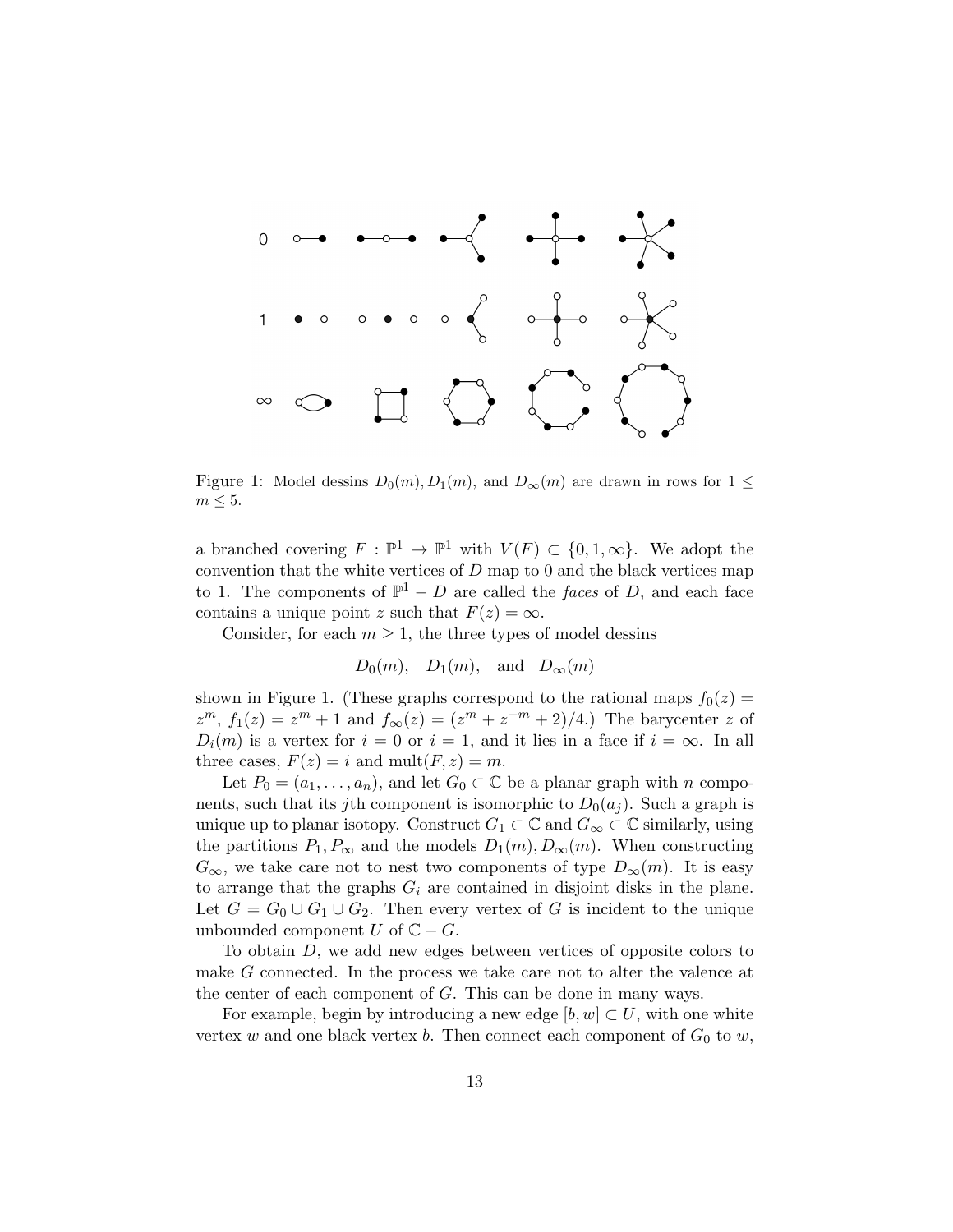

Figure 2: A dessin d'enfant D obtained by connecting the components of G to a single edge  $[b, w]$ , which is drawn in the center. All four components of  $G_0$  are connected to  $w$ ; all four components of  $G_1$  are connected to  $b$ ; and one component of  $G_{\infty}$  is connected to w while the other is connected to b. The corresponding rational map f has degree 42.

connect each component of  $G_1$  to b, and connect each component of  $G_{\infty}$  to either  $w$  or  $b$  as in Figure 2, making sure that these new edges do not cross.

The resulting connected graph  $D \subset \mathbb{C}$  is then a dessin d'enfant for a rational map f with  $V(f) = \{0, 1, \infty\}$ . By the construction of the graph  $G_i$ , the partition  $\mathcal{P}(f, i)$  extends  $P_i$  for each  $i \in V(f)$ , and hence  $\mathcal{P}(f)$  extends  $\mathcal{P}$ .

Proof of Theorem 5.1. The statements for polynomials and for rational maps are covered by Corollary 5.5 and Theorem 5.6 respectively.

**Remarks and references.** The proof of Theorem 5.6 for  $n \geq 4$  is based on the fact that the passports for a pair of polynomials of degree d can be combined to give the passport of a rational map. This result also appears in [EKS, Remark on p. 785] and [Bar, Prop. 10]. The branched covering built from a pair of polynomials is called their *formal mating* in [Tan].

### 6 Prescribed critical points in  $P(f)$

In this section we strengthen Theorem 1.3 by showing that we can construct a rational map with prescribed critical points in  $P(f) \approx X$ . We will also give a similar result for polynomials.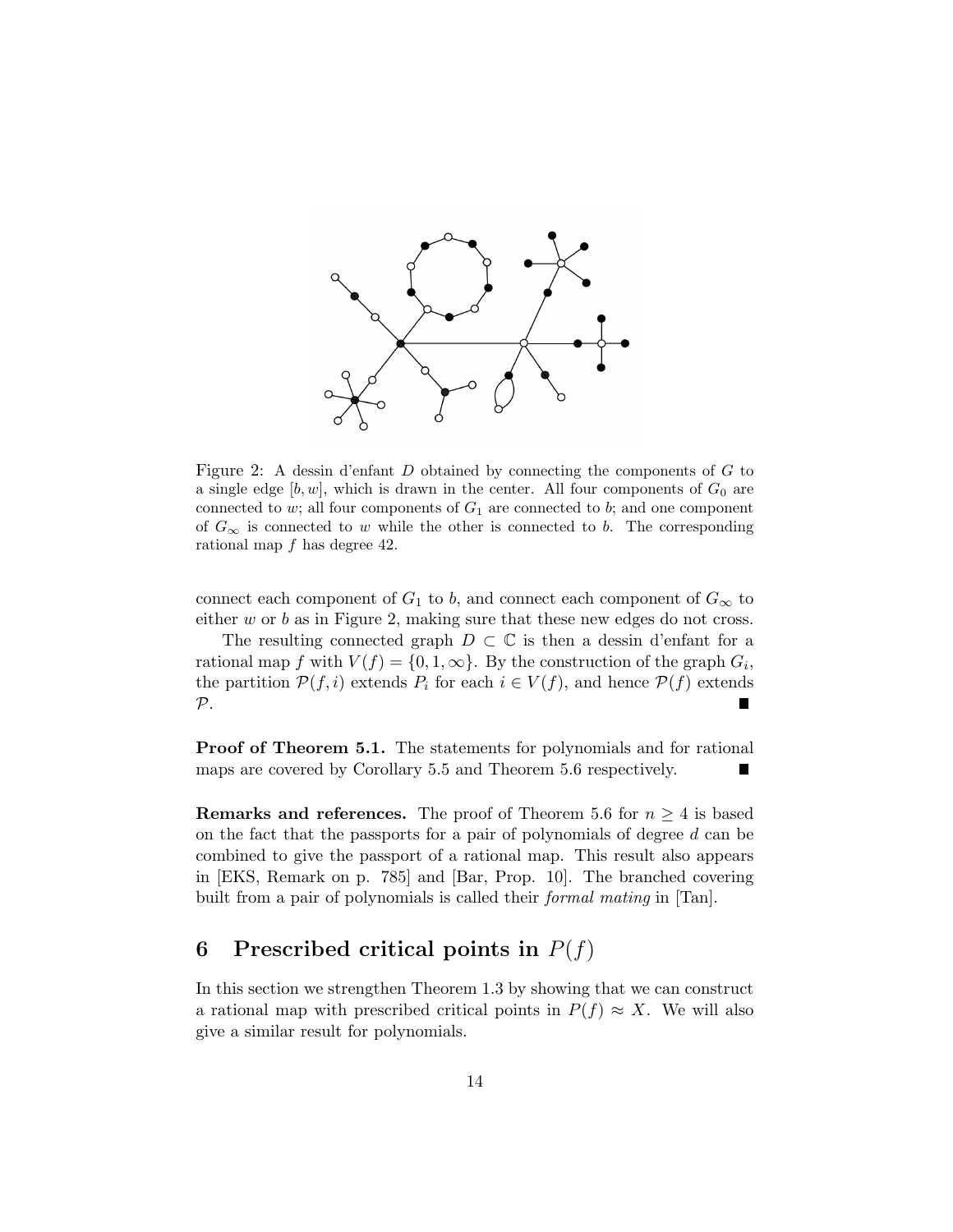**Multiplicities.** To make the first statement precise, recall that  $f$  has a critical point of order mult $(f, x) - 1$  at each point  $x \in \mathbb{P}^1$ . We can regard the multiplicity as a map  $mult(f) : \mathbb{P}^1 \to \mathbb{Z}_+ = \{1, 2, 3, \ldots\}.$ 

Our aim is to show:

**Theorem 6.1** Let  $F: X \to X$  and  $M: X \to \mathbb{Z}_+$  be arbitrary maps defined on a finite set  $X \subset \mathbb{P}^1$  with  $|X| \geq 3$ . Then there exists a sequence of rigid, postcritically finite rational maps  $f_n$  such that  $|P(f_n)| = |X|$ ,

$$
P(f_n) \to X
$$
,  $f_n|P(f_n) \to F|X$ , and  $\text{mult}(f_n)|P(f_n) \to M|X$ 

as  $n \to \infty$ .

**Proof.** The argument is a modification of the proof of Theorem 1.3 given in §4.

As in that section, the construction is based on a pair of rational maps g and h. Let h be a quadratic rational map with  $J(h) = \mathbb{P}^1$  and  $|P(h)| = 3$ . To construct g, we first associate to each  $x \in X$  the partition

$$
0 \quad \text{instructor} \quad g, \text{ we first associate to each } x \in A \text{ the particle}
$$

$$
P_x = (M(y_1), \ldots, M(y_n))
$$

where  $F^{-1}(x) = \{y_1, \ldots, y_n\} \subset X$ . Then  $\sum_X |P_x| = |X|$ . (Note that if  $x \notin F(X)$ , then  $P_x$  is the empty partition and  $|P_x| = 0$ .)

Let  $P'_x = P_x + (1)$  be the partition obtained by padding  $P_x$  with an extra 1 at the end (notation as in equation (5.1)), so  $|P'_x| = |P_x| + 1$ . By Proposition 5.2 and Theorem 5.6, there is a rational map  $q$  with critical values  $V(g) = X$  such that  $P(g, x)$  extends  $P'_x$  for all  $x \in X$ . Since  $|X| \geq 3$ , we then have

$$
|g^{-1}(X)| = \sum_{X} |P(g, x)| \ge \sum_{X} |P'_x| = 2|X| \ge |X| + 3. \tag{6.1}
$$

Next, we construct an injective map

$$
\iota: X \to g^{-1}(X) \subset \mathbb{P}^1
$$

such that

$$
F(y) = g(\iota(y)) \quad \text{and} \quad M(y) = \text{mult}(g, \iota(y)) \tag{6.2}
$$

for all  $y \in X$ . To define  $\iota(y)$ , let  $x = F(y)$  and recall that: y determines a point  $M(y) \in \mathcal{P}_x$ , we have an inclusion  $\mathcal{P}_x \subset P(g, x)$ , and there is a bijection  $P(g, x) \cong g^{-1}(x)$  which labels points by their multiplicities. We define  $\iota(y)$ to be the image of  $M(y)$  under the composition  $\mathcal{P}_x \subset P(g, x) \cong g^{-1}(x)$ .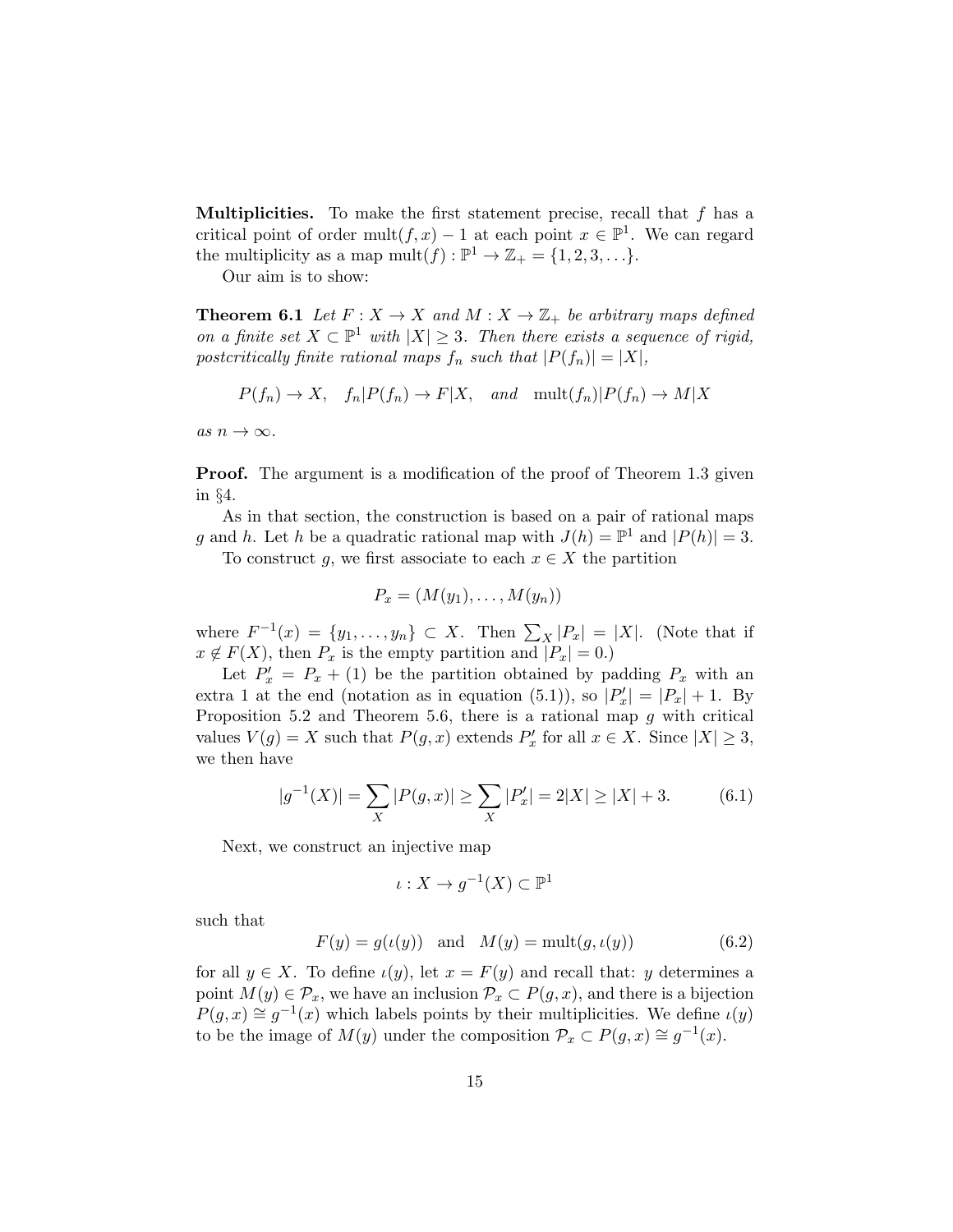Since  $|P(h)| = 3$  and equation (6.1) holds, we can choose  $\alpha \in Aut(\mathbb{P}^1)$ such that  $\alpha(P(h)) \subset g^{-1}(X) - \iota(X)$ . Upon replacing g and  $\iota$  with  $g \circ \alpha$  and  $\alpha^{-1} \circ \iota$ , equation (6.2) continues to hold, and we then have

$$
P(h) \subset g^{-1}(X) - \iota(X).
$$

Now recall that  $J(h) = \mathbb{P}^1$  and hence

$$
X \subset J(h). \tag{6.3}
$$

Consequently, for any  $x \in X$ , the inverse orbit of  $\iota(x)$  under h accumulates on every point of X. Moreover, if  $h^{n}(z) = \iota(x)$ , then mult $(h^{n}, z) = 1$ , since  $u(x) \notin P(h)$ . Thus we can find a sequence of injective maps  $\phi_n : X \to X_n$ , converging to the identity, such that

$$
\text{mult}(h^n)|X_n = 1 \quad \text{and} \quad h^n(\phi_n(x)) = \iota(x). \tag{6.4}
$$

Extend  $\langle \phi_n \rangle$  to a sequence of homeomorphisms of  $\mathbb{P}^1$  converging to the identity as  $n \to \infty$ , and let

$$
F_n = g \circ h^n \circ \phi_n : (\mathbb{P}^1, X) \longrightarrow (\mathbb{P}^1, X). \tag{6.5}
$$

Then by equation (6.2), we have

$$
F_n|X = F \quad \text{and} \quad \text{mult}(F_n)|X = M|X. \tag{6.6}
$$

Finally, we reiterate the proof of Theorem 4.1 to convert the postcritically finite branched covers  $F_n$  into rational maps  $f_n$  with  $P(f_n) \to X$ . Since  $f_n$  and  $F_n$  are conjugate on their postcritical sets, we then have

$$
f_n|P(f_n) \to F|X
$$
 and  $\text{mult}(f_n)|P(f_n) \to M|X$ 

by equation (6.6). We can also ensure, by our choice of g, that  $deg(f_n)$  is not a square, and hence the postcritically finite maps  $f_n$  are rigid for all  $n \gg 0$ .

The polynomial case. We conclude by presenting a variation of Theorem 6.1 for polynomials.

**Theorem 6.2** Let  $F: X \to X$  and  $M: X \to \mathbb{Z}_+$  be arbitrary maps defined on a finite set  $X \subset \mathbb{C}$  with  $|X| \geq 2$ . Then there exists a sequence of postcritically finite polynomials  $f_n$  such that  $|P_0(f_n)| = |X|$ ,

$$
P_0(f_n) \to X
$$
,  $f_n|P_0(f_n) \to F|X$ , and  $\text{mult}(f_n)|P_0(f_n) \to M|X$ 

as  $n \to \infty$ .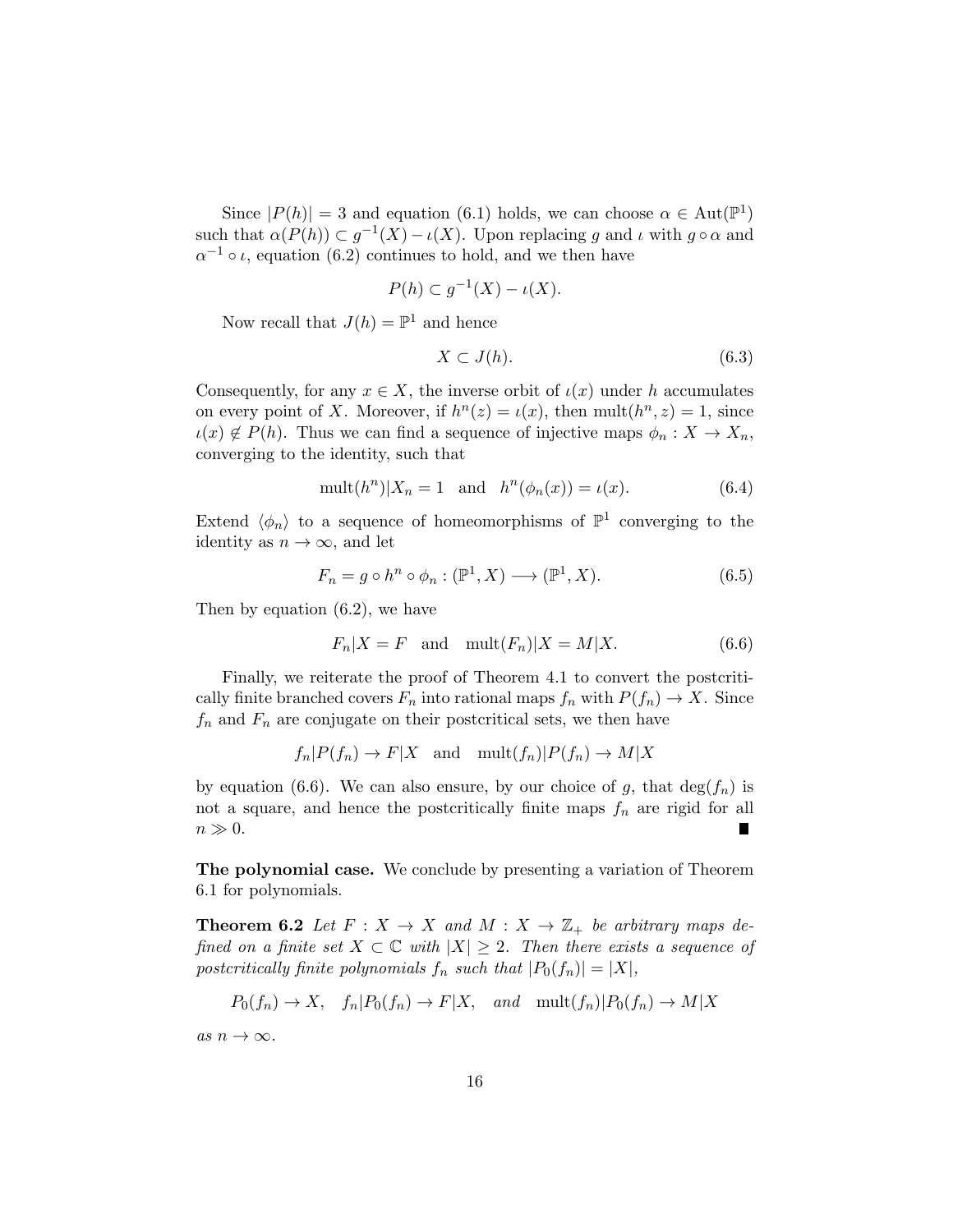**Prescribed Julia sets.** For the proof, we will need a polynomial  $h$  whose Julia set contains X (to play the role of the rational map h with  $J(h) = \mathbb{P}^1$ in the proof of Theorem 6.1). It suffices to treat the case where  $X \subset \overline{Q}$ , since  $\overline{\mathbb{Q}}$  is dense in  $\mathbb{C}$ .

**Lemma 6.3** Given any finite set  $X \subset \overline{Q}$ , there is a polynomial h so that

 $|P_0(h)| = 2$  and  $X \subset J(h)$ .

**Proof.** By Theorem 2.3, there is a polynomial  $\beta$  with  $\beta(X) \cup V_0(\beta) \subset \{0, 1\}$ . We can assume that  $\deg(\beta) > 1$  and  $V_0(\beta) = \{0, 1\}$  (for example, by taking a Belyi polynomial for a larger set that contains  $X$ ).

There are two distinct points  $a, b \in \beta^{-1}(\{0, 1\})$  that are not critical points of  $\beta$ . Indeed, the set  $\beta^{-1}(\{0,1\})$  consists of 2d points, counted with multiplicity, and at most  $2|C_0(f)| = 2d - 2$  of these are accounted for by critical points.

Let  $\alpha \in Aut(\mathbb{C})$  be an affine transformation sending the ordered pair  $(a, b)$  to  $(0, 1)$ , and set  $h = \alpha \circ \beta$ . We then have:

$$
V_0(h) = \{a, b\}, \quad h(\{a, b\}) \subset \{a, b\}, \quad \text{and} \quad h(X) \subset \{a, b\}.
$$

The first two properties imply that  $P_0(h) = \{a, b\}$ , and in particular  $P_0(h)$  is disjoint from  $C_0(h)$ . It follows that  $P_0(h)$  is contained in the Julia set of h. Since the Julia set is totally invariant and  $h(X) \subset \{a, b\}$ , we have  $X \subset J(h)$ as well. г

**Proof of Theorem 6.2.** We may assume  $X \subset \overline{Q}$ . Let h be a polynomial associated to X as in Lemma 6.3. Let  $(P'_x : x \in X)$  be the family of partitions constructed in the proof of Theorem 6.1, and let  $g$  be a polynomial with  $V_0(q) = X$ , provided by Proposition 5.2 and Corollary 5.5, such that  $P(g, x)$  extends  $P'_x$  for all  $x \in X$ . We can now simply repeat the proof of Theorem 6.1, using the mappings  $g$  and  $h$  to obtain the desired polynomials  $f_n$ .

### 7 Alternative constructions

In this section we discuss alternative constructions of rational maps with postcritical sets satisfying  $|P(f)| \leq 4$ .

The case  $|P(f)| \leq 3$ . The only rational maps with  $|P(f)| = 2$  are those that are conformally conjugate to  $z \mapsto z^{\pm d}$ . Question 1.2 then has a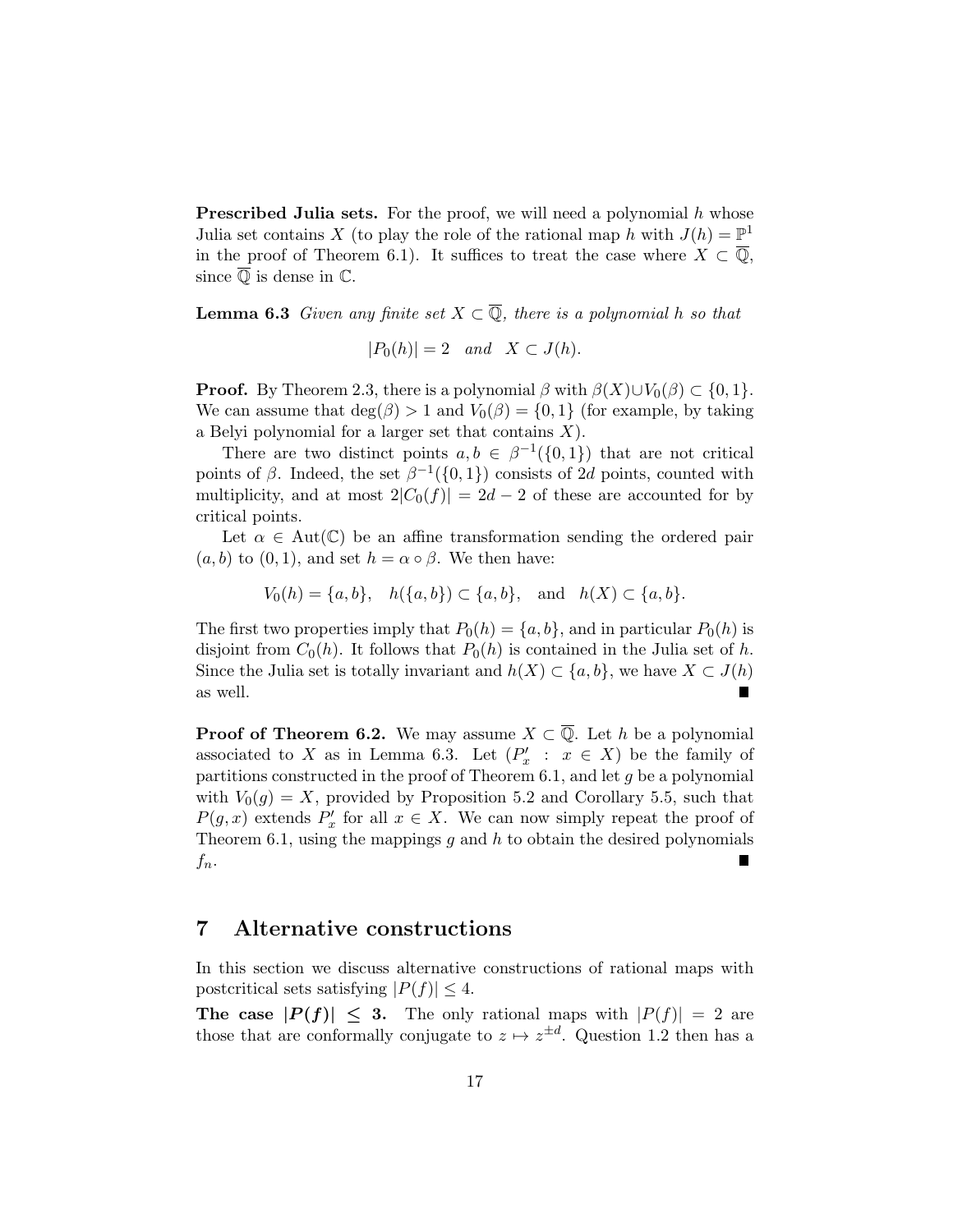negative answer if  $X \subset \mathbb{P}^1$  has cardinality 2; that is,  $F : X \to X$  is realized by  $f: P(f) \to P(f)$  if and only if F is bijective.

It is easy to see that Question 1.2 has a positive answer whenever  $|X| = 3$ . Indeed, we can first normalize so that  $X = \{0, 1, \infty\}$ . Then, up to reordering the points of  $X$ , there are only seven possibilities for  $F$ . A concrete rational map realizing each one is given in Figure 3.



Figure 3: This table contains all seven possible graphs representing maps  $X \to X$ when  $|X| = 3$ . Each graph can be realized by a rational map  $f : P(f) \to P(f)$ . Explicit examples are given by  $A(z) = 1 - 1/z^2$ ;  $B(z) = (z - \alpha)^3/(z - 1 + \alpha)^3$ where  $\alpha^2 - \alpha + 1 = 0$ ;  $C(z) = z^2(3 - 2z)$ ;  $D(z) = (1 - 2/z)^2$ ;  $E(z) = z^2 - 1$ ; and  $F(z) = (2z-1)^2/(4z(z-1))$ ; and  $G(z) = z^2-2$ . In each case, the degree is minimal among all rational maps realizing the given dynamics on X.

The case  $|P(f)| = 4$ : rigid Lattès maps. Let  $Q \subset \mathbb{H}$  denote the set of  $\tau$  in the upper halfplane that are quadratic over  $\mathbb{Q}$ , and let

$$
\lambda : \mathbb{H} \to \mathbb{H}/\Gamma(2) \cong \mathbb{P}^1 - \{0, 1, \infty\}
$$

be the universal covering map. Rigid Lattès maps are precisely those which are covered by the action of complex multiplication on an elliptic curve  $E$  (up to translation by a point of order in  $E[2]$ ; see [Mil2, Lemmas 4.3 and 4.4]. Every such elliptic curve has the form  $E = \mathbb{C}/(\mathbb{Z} \oplus \mathbb{Z} \tau)$  with  $\tau \in Q$ . Using these rigid maps, one can explicitly construct f with  $P(f) = \{0, 1, \infty, z\}$  for all z in the dense set  $\lambda(Q) \subset \mathbb{P}^1$ . On the other hand,

$$
L = \lambda(Q) \tag{7.1}
$$

is very small subset of  $\overline{\mathbb{Q}}$ . For example,  $L \cap \mathbb{Z} = \{-1, 2\}$ , since the j–invariant

$$
j = \frac{256(1 - \lambda + \lambda^2)^3}{\lambda^2 (1 - \lambda)^2}
$$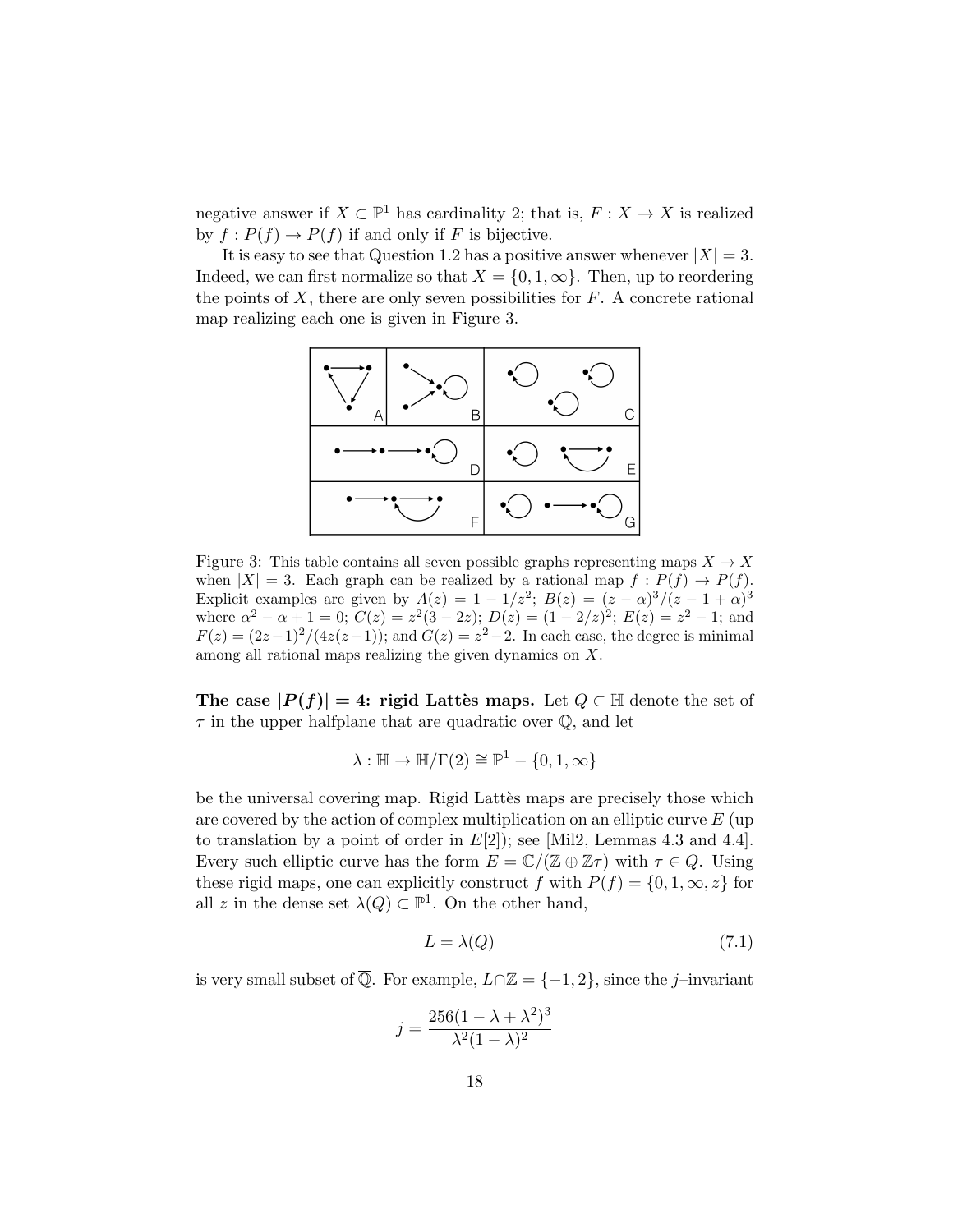is an algebraic integer for all  $\lambda \in L$  (see e.g. [Sil, §II.6] for details). So the postcritical sets arising from rigid Lattes examples are insufficient to complete the proof of Theorem 1.1 in the case  $|P(f)| = 4$ .

The case  $|P(f)| = 4$ : dynamics on moduli space. Our second construction of rational maps with given postcritical sets is based on [Ko]. There, the author builds maps on moduli space  $g : \mathcal{M}_{0,n} \dashrightarrow \mathcal{M}_{0,n}$  whose periodic points correspond to postcritically finite rational maps on the Riemann sphere.

For  $n = 4$ , the moduli space  $\mathcal{M}_{0,4}$  can be identified with  $\mathbb{P}^1 - \{0, 1, \infty\}$ , and  $g(z) = (1 - 2/z)^2$  is an example of one such map on moduli space. Each periodic point  $x$  of period  $m$  gives rise to a postcritically finite polynomial of degree  $2^m$  with postcritical set  $\{0, 1, \infty, x\}$ . Let K denote the set of all periodic points of g in  $\mathbb{P}^1 - \{0, 1, \infty\}$ . The set K lies in  $\overline{\mathbb{Q}}$ , and it is dense in the Julia set  $J(g)$ . Moreover, we have  $J(g) = \mathbb{P}^1$  since g is a Lattès map, so  $K \subset \mathbb{P}^1$  provides a dense set of postcritical sets arising from polynomials.

Interestingly, the intersection  $L \cap K$  is finite (where L is defined by equation  $(7.1)$ . Indeed, K is a set of bounded Weil height, as a consequence of the existence of a canonical height for  $q$  [CS]. But the *j*-invariants of elliptic curves with complex multiplication have no infinite subsets of bounded height [Po, Lemma 3], so neither does L.

### References

- [Bar] K. Baranski. On realizability of branched coverings of the sphere. Topol. Appl. 116(2001), 279–291.
- [Bel] G. V. Belyi. On Galois extensions of a maximal cyclotomic field. Math. USSR Izv. 14(1980), 247–256.
- [BCT] X. Buff, G. Cui, and Tan L. Teichmüller spaces and holomorphic dynamics. In Handbook of Teichmüller theory. Vol. IV, pages 717– 756. Eur. Math. Soc., 2014.
- [CS] G. S. Call and J. H. Silverman. Canonical heights on varieties with morphisms. Compositio Math. **89**(1993), 163-205.
- [DH] A. Douady and J. Hubbard. A proof of Thurston's topological characterization of rational maps. Acta Math. 171(1993), 263–297.
- [EKS] A. Edmonds, R. Kulkarni, and R. E. Stong. Realizability of branched coverings of surfaces. Trans. Amer. Math. Soc. 282(1984), 773–790.